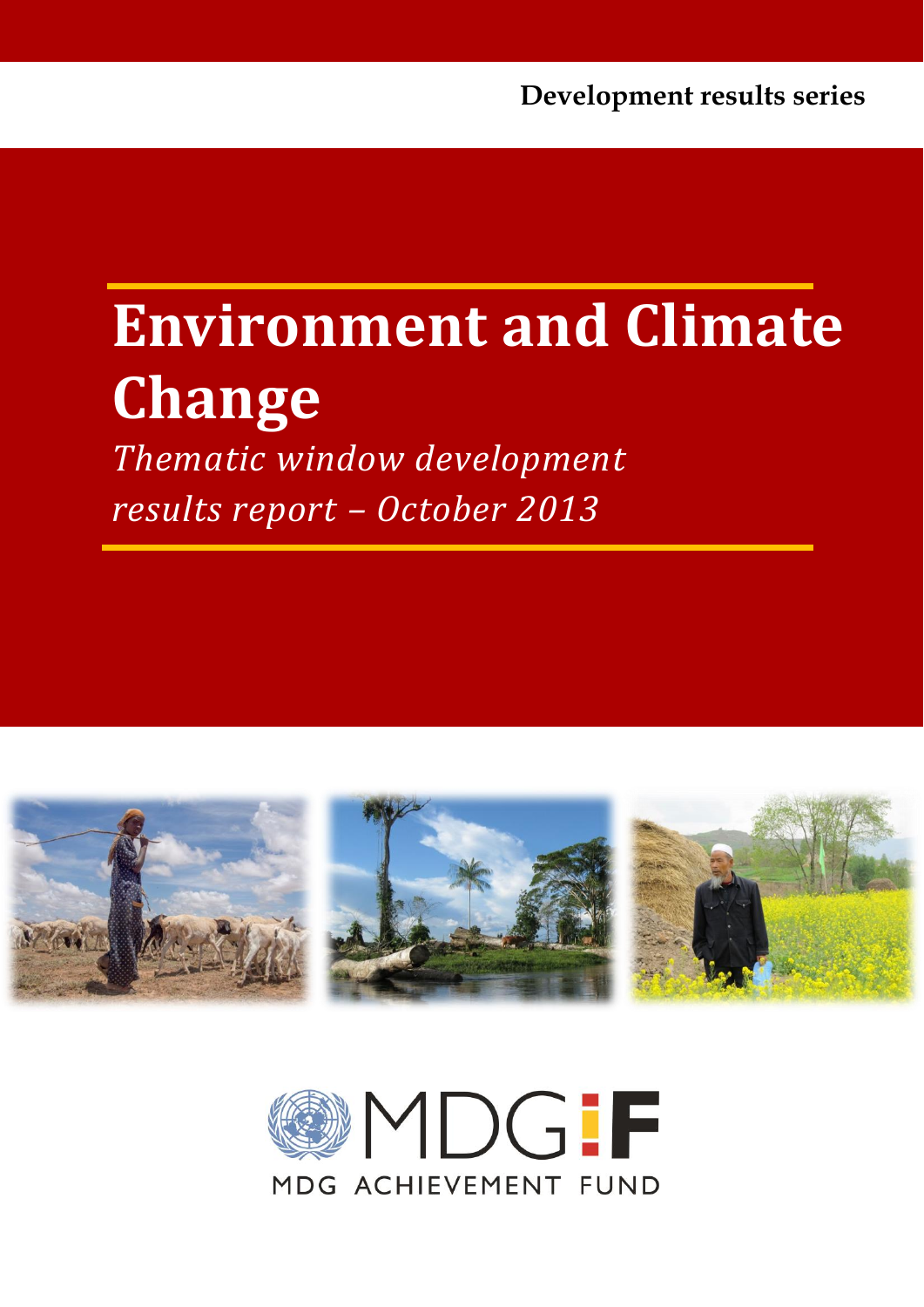

## **Environment and Climate Change**

**Thematic window development results report – October 2013**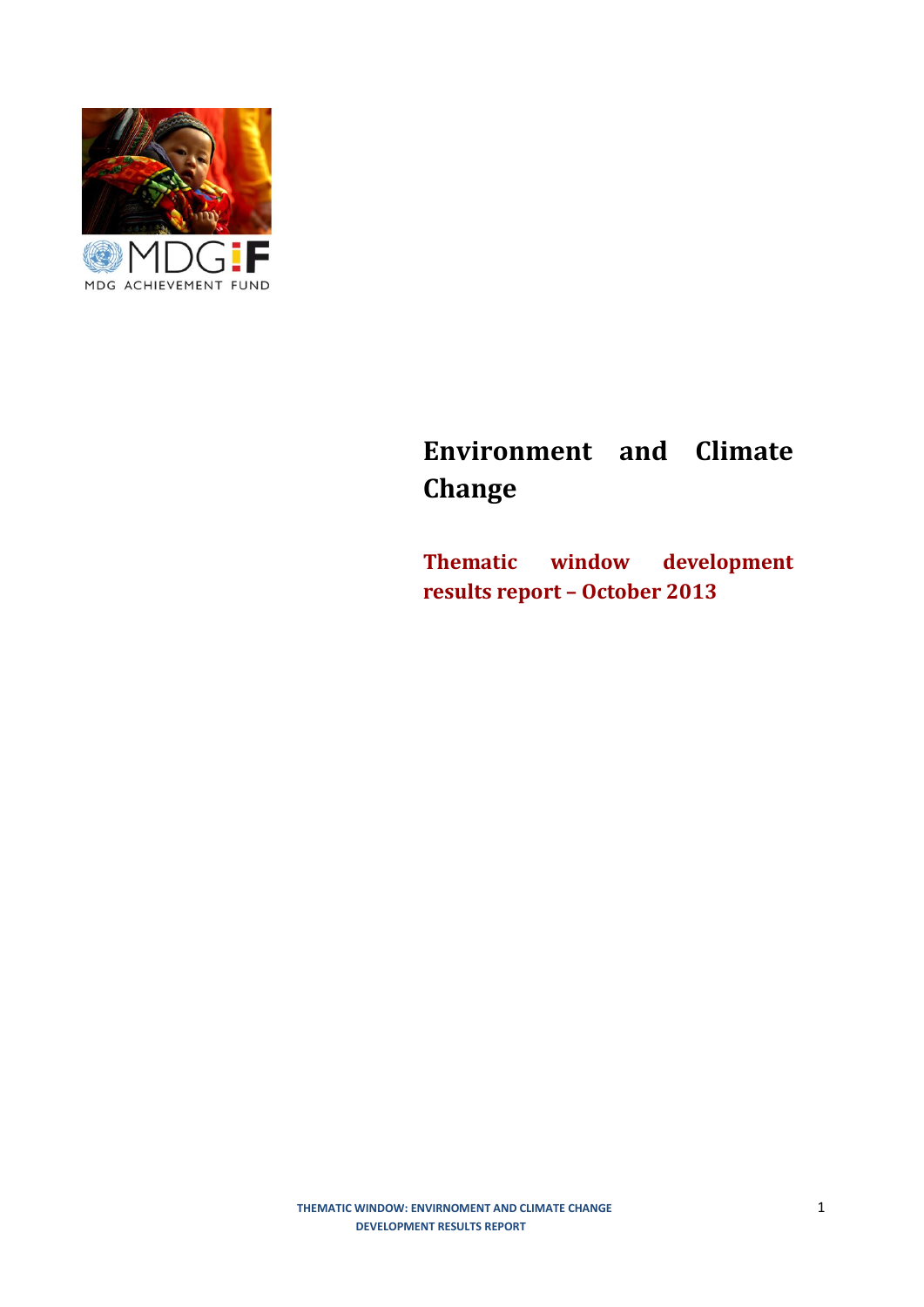#### **Acknowledgements**

This publication was developed by the MDG Achievement Fund Secretariat monitoring and evaluation unit and compiled by Gianluca Giuman and Maria Paz Ferreres under the leadership of Bruno Moro and Paloma Durán. We would like to thank Rachel Rosenberg and Tshering Sherpa who supported the Development Results Series as research assistants. Substantive contributions and comments have been provided by the Secretariat Programme Team. The MDG-F Secretariat would like to recognize the UN country offices across the 50 countries were the Fund operated, as well as the 130 joint programmes coordinators for providing the reports used as inputs in this publication. We would also like to express our gratitude to the many people that have contributed with their insightful comments and suggestions to the finalization and substantial

Copyright © MDG Achievement Fund 2013. All rights reserved.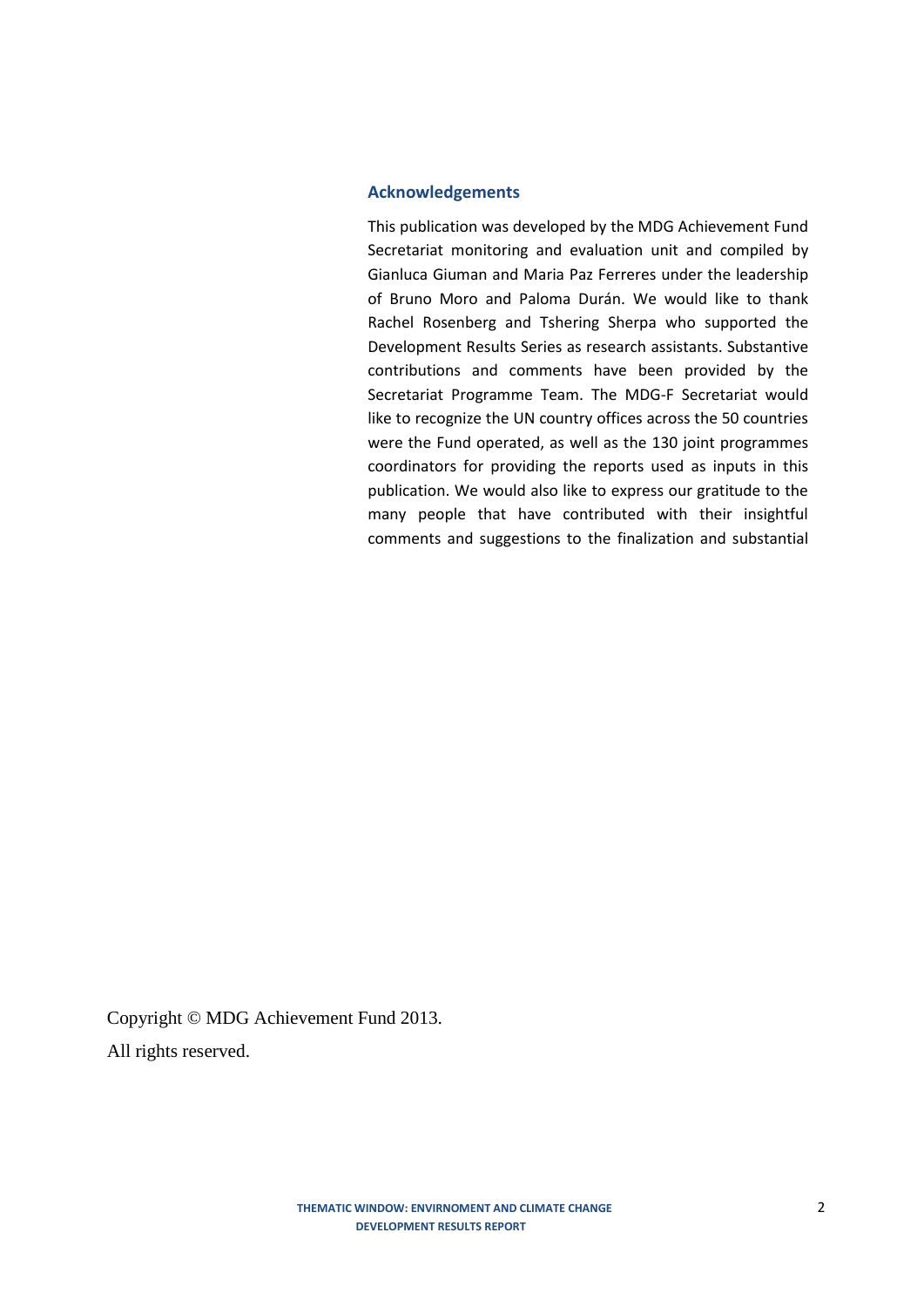## **PROLOGUE**

The [MDG Achievement Fund](http://www.mdgfund.org/country/timorleste) was established in 2007 through a landmark agreement signed between the Government of Spain and the UN system. With a total contribution of approximately USD 900 million, the MDG-Fund has financed 130 joint programmes in eight thematic windows, in 50 countries around the world.

The thematic window development results reports are prepared by the MDG-F monitoring and evaluation unit mainly based on the information provided by United Nations country offices and programmes coordinators. The reports focus on the coverage of our programmes and the results they achieved on legislative and political reforms, service provision and outputs. When possible, the information was enriched by other sources of information: Multi-Partner Trust Fund annual reports, joint programmes final evaluations and programme final narrative reports.

This series is the product of an effort to standardize and agglomerate the MDG-F field results. Its scope is contributing to the accountability policy of the Fund as well as providing development results evidence to decision makers.

The main challenge we faced was the uneven availability and quality of data. The authors cleansed the database, trying to verify the consistency of data using a retrospective approach. Nonetheless, the report findings should be considered as an approximation to the Fund thematic results, and not as fully triangulated and verified information.

We thank our national partners and the United Nations country teams, as well as the joint programme teams for their continuous efforts in supporting this exercise.

MDG-F Secretariat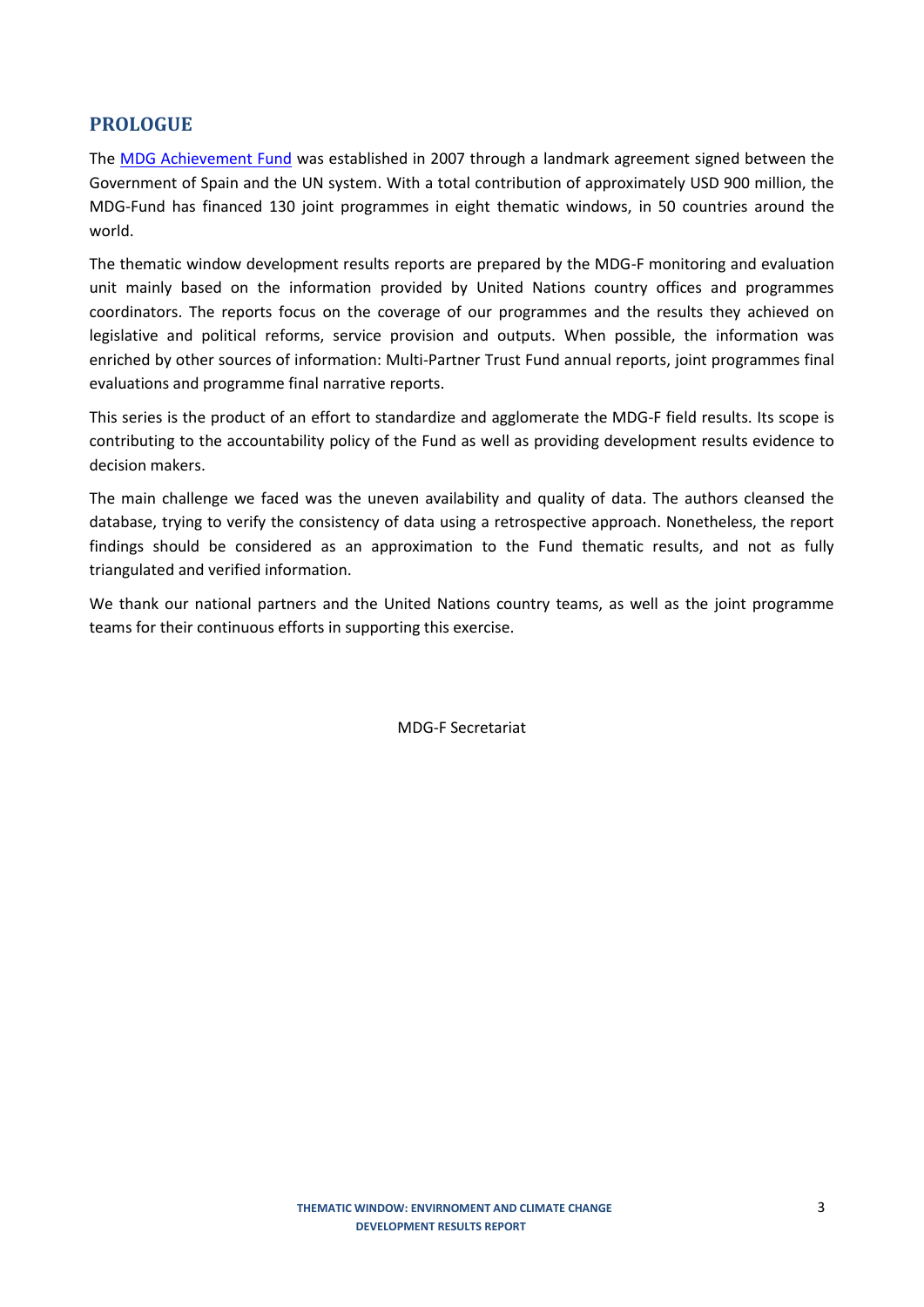## **CONTENTS**

|              | <b>MAIN FINDINGS</b>                                                                                     | 5  |
|--------------|----------------------------------------------------------------------------------------------------------|----|
| 1.           | <b>INTRODUCTION</b>                                                                                      | 6  |
| 1.1.         | ENVIRONMENT AND CLIMATE CHANGE (ECC)                                                                     | 6  |
| 1.2.         | THE MDG-FUND ENVIRONMENT AND CLIMATE CHANGE (ECC) THEMATIC WINDOW                                        | 6  |
| 1.3.         | DATA SOURCES                                                                                             | 8  |
| 2.           | <b>QUALITATIVE ACHIEVEMENTS AND RESULTS</b>                                                              | 9  |
| 2.1.         | ENHANCED GOVERNABILITY AND INSTITUTIONAL CAPACITIES, INCLUDING POLICY FRAMEWORKS                         | 9  |
| 2.2.         | ENVIRONMENTAL CONSCIOUSNESS, INCLUDING CLIMATE CHANGE IMPACT                                             | 10 |
| 2.3.         | IMPROVED KNOWLEDGE BASE OF ENVIRONMENTAL ISSUES, INCLUDING CLIMATE CHANGE                                | 10 |
| 2.4.         | PILOT PROJECTS                                                                                           | 10 |
| З.           | <b>QUANTITATIVE ACHIEVEMENTS AND RESULTS</b>                                                             | 12 |
| 3.1.         | ENVIRONMENTAL AND CLIMATE CHANGE POLICY DEVELOPMENT AND MAINSTREAMING                                    | 12 |
| 3.2.         | INSTITUTIONAL CAPACITY BUILDING FOR ENVIRONMENTAL MANAGEMENT AND PARTICIPATORY LOCAL PLANNING AND POLICY |    |
|              | <b>DEVELOPMENT</b>                                                                                       | 14 |
| 3.3.         | CLIMATE CHANGE ADAPTATION AND MITIGATION AND THE DEVELOPMENT OF INSTITUTIONAL CAPACITIES                 | 15 |
| 3.4.         | NUMBER OF CITIZENS/CIVIL SERVANTS BENEFITTING FROM ENVIRONMENT AND CLIMATE CHANGE JOINT PROGRAMMES       | 17 |
| 4.           | <b>ANNEXES</b>                                                                                           | 19 |
|              | ANNEX 1: Environmental and Climate Change policy development and mainstreaming                           | 19 |
|              | ANNEX 2: Institutional capacity development for environmental management and civil society participation | 20 |
|              | ANNEX 3: Climate change adaptation & mitigation and development of institutional capacities              | 21 |
|              | ANNEX 4: Direct Beneficiaries & Type of services or goods provided                                       | 22 |
| <b>BOXES</b> |                                                                                                          |    |
|              | BOX 1: ECC JP in Mauritania: significant independent findings                                            | 11 |
|              | BOX 2: ECC JP in Philippines: significant independent findings                                           | 13 |
|              | BOX 3: ECC JP in Afghanistan: significant independent findings                                           | 18 |

BOX 4: ECC JP in Bosnia and Herzegovina: significant independent findings 18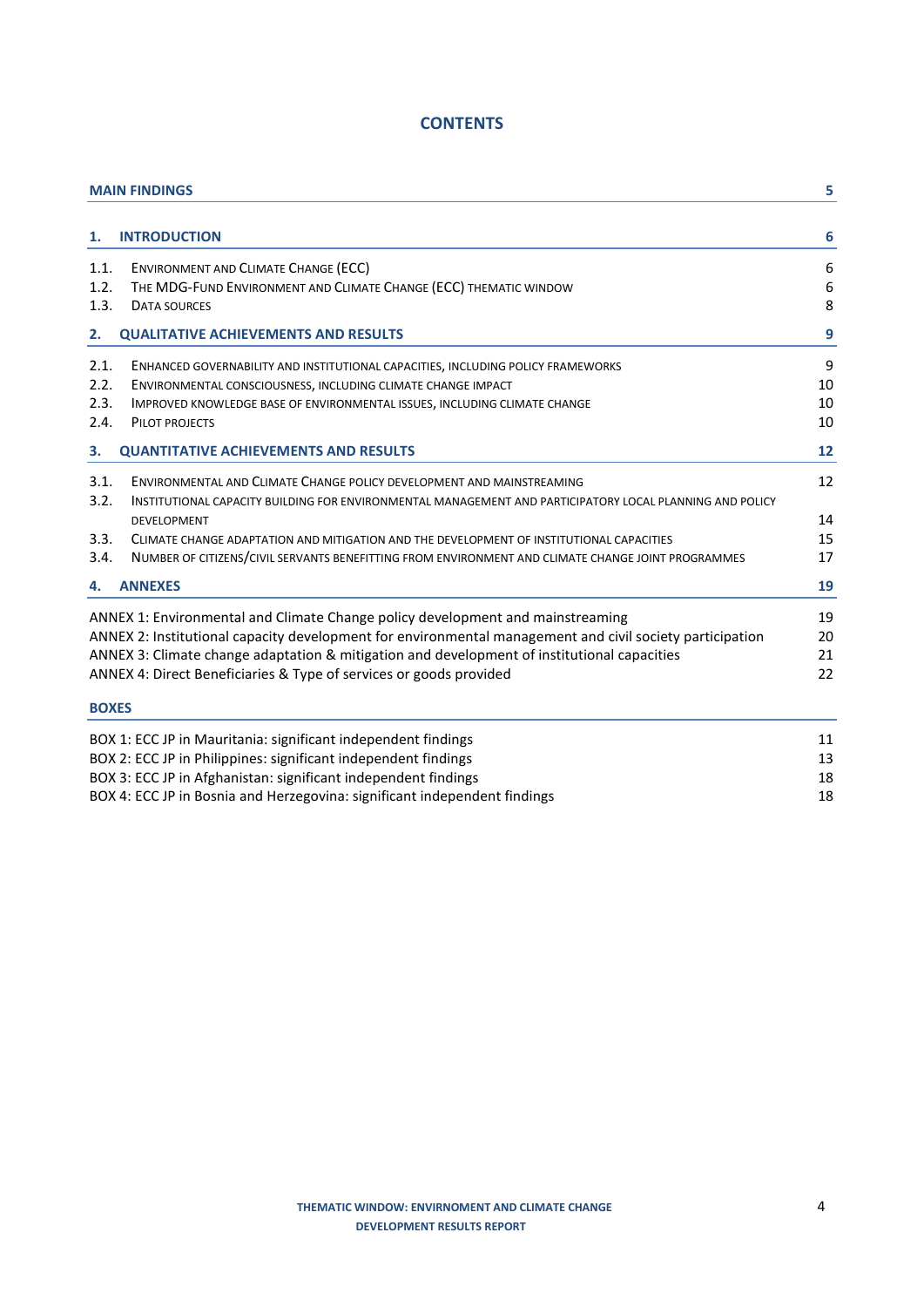## **Main Findings**

This report provides an approximation to the MDG-F quantitative results for the Environment and Climate Change (ECC) thematic window, which includes 17 joint programmes (JPs). The main findings summarized below are based on quantitative indicators as reported by the programmes through the MDG-F monitoring system, and triangulated by the final evaluations when available.

It is estimated that **231,500 citizens**, **12,829 civil servants** and **26,270 students** have been directly involved in the programmes of the environment and climate change thematic window, specifically in initiatives promoting capacity building for climate adaptation, for climate mitigation and for management of natural resources, and through training on management of natural resources. **Water related services and infrastructure** had the widest impact, reaching **113,700 individuals**.

Environmental and climate change policy development has **enhanced the capacity of nations** to form an intersection between **natural resource management and development goals**, resulting in new policy frameworks, support of existing institutional capacities, and action plans in the areas of natural resource management and climate change.

In the area of **environment management**, the programmes supported **21 national policies**, facilitated the formulation of national laws and created a conducive environment for the implementation of **39 national plans** and **109 local plans**. In addressing **climate change**, the joint programmes supported a total of **76 national and local policies**, **46 national and local laws**, and **119 national and local plans**.

The programmes achieved results across **135 civil society organizations**, **672 local institutions**, and **186 national institutions**.

6 programmes report a total of **1,413,953 citizens** that have **organized themselves to efficiently participate in natural resource management** initiatives.

Programmes supporting adaptation measures have **improved the wellbeing of the populations** in all 14 reporting countries. Improvements in the wellbeing of populations were achieved in the areas of health (in 12 countries), vulnerability to climate change (11 countries), and improved livelihoods in all reporting countries.

One key achievement of the thematic window was **capacity building for climate adaption** across countries and across development processes, reaching a total of **87,021 individuals**.

Critical to the successful results of the window were **training activities on the management of natural resources**. Overall, training reached **49,668 participants**.

Among those organized around capacity building, training and water related improvement are **26,270 students**, **3,636 farmers, and 4,330 teachers**.

The programmes that supported adaptation measures have improved the wellbeing of the populations in all reporting countries in the areas of **health, vulnerability to climate change and improved livelihoods**, among others.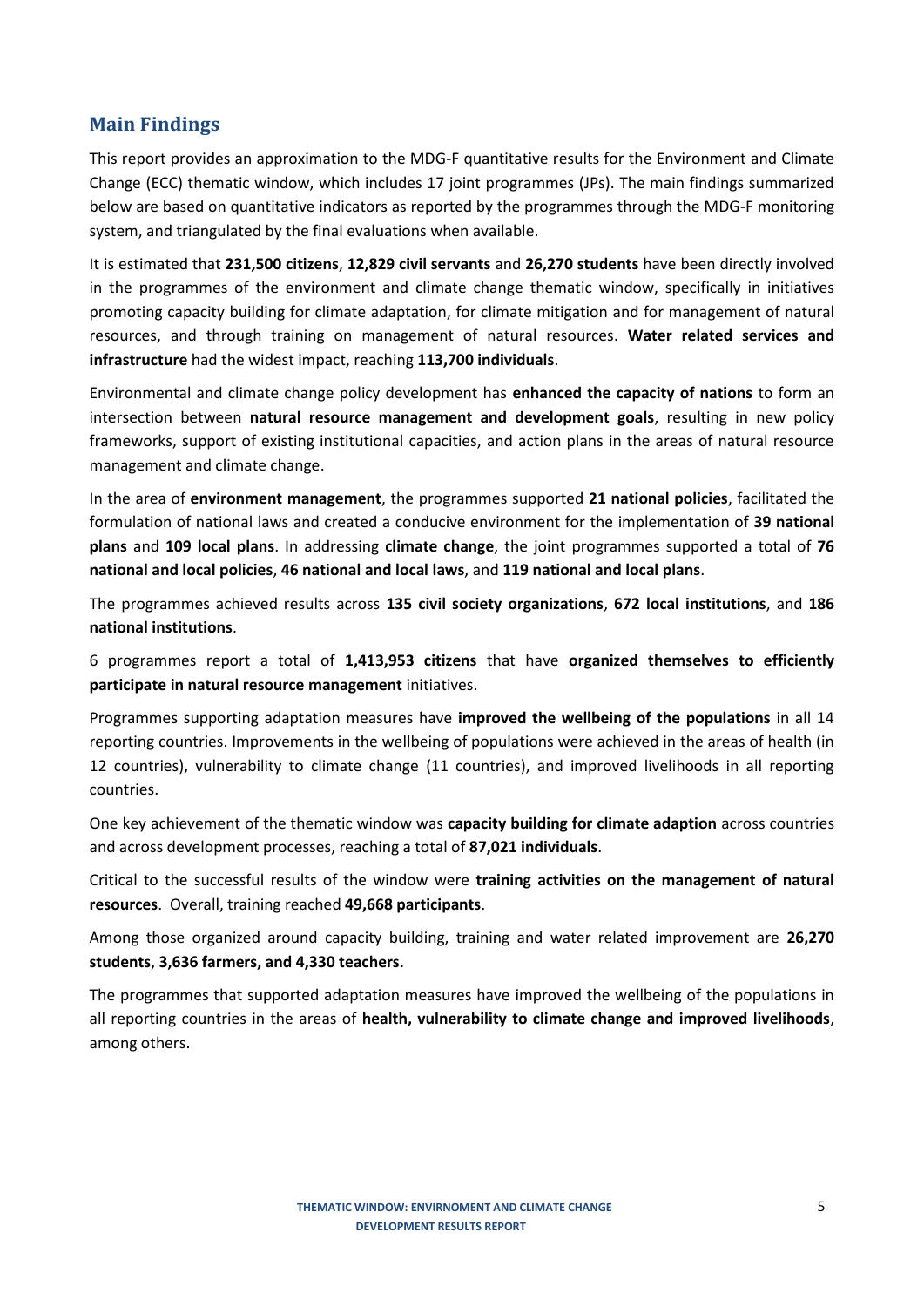## **1. Introduction**

 $\ddot{\phantom{a}}$ 

## **1.1. Environment and Climate Change (ECC)**

Environmental issues have been increasingly visible in the development agenda in the last few decades. The notion of the environment as a development factor has moved efforts from strictly natural resource preservation to more contemporary notions that sustainable development should be people-centered, yet at the same time in harmony with the environment. This is emphasized by the concept that sustainable development incorporates economic, social and environmental variables in an integrated manner.

Yet this concept of furthering development without degrading the environment has proven highly elusive, at a global level as well as at national and local levels in developing countries. Forest and other natural habitat losses, overexploitation of natural resources, chemical contamination and lack of safe water and sanitation in a large proportion of the developing world are some environmental issues that continue to affect societies and hinder development. Furthermore, a close link exists between poverty and environmental degradation. This is the root of many development issues, particularly for the poor who directly rely on natural resources for their livelihood. Poor nations and impoverished societies face severe environmental problems, among them scarcity of, and unequal access to, resources<sup>1</sup>.

## **1.2. The MDG-Fund Environment and Climate Change (ECC) thematic window**

The Environment and Climate Change Window supported 17 Joint Programmes (JPs) worldwide, with total funded amount of US \$89.2 million (see Figure 1 for details). These Joint Programmes aimed at contributing to the achievement of MDG 7 on environmental sustainability, particularly the target of integrating the principles of sustainable development into country policies and programmes, and reversing the loss of environmental resources. In addition, these programmes are linked to other goals, such as contributing to the achievement of MDG 1: to eradicate extreme poverty and hunger. The work in this window has also been widened to comprise climate change, in particular, adaptations to the adverse impacts of climate change.

The Joint Programmes in this window have sought to take integrated approaches, not only in the sense of dealing with environment and development in a cohesive manner, but also in addressing the issues at multiple policy and action levels with the involvement of multiple stakeholders. They also sought to reduce poverty and environmental vulnerability through the support of interventions that improved environmental management at both the national and local levels and enhanced people's capacity to adapt to climate change<sup>2</sup>.

15 UN agencies participated in the implementation of the 17 programmes belonging to the ECC thematic window. Figure 2 below details net funded budget by agency. The UN agency receiving the highest share of the funded budget is UNDP (40.7% and US\$36.3 million), followed by FAO with 20.4% of the thematic budget (US\$ 18.2 million), and UNEP (12% and US\$ 10.7 million).

<sup>&</sup>lt;sup>1</sup> MDG-F (2012) "Environment and Climate Change. MDG-F Thematic Study: Key Findings and Achievements. Executive Summary." New York.  $2$  Ibid.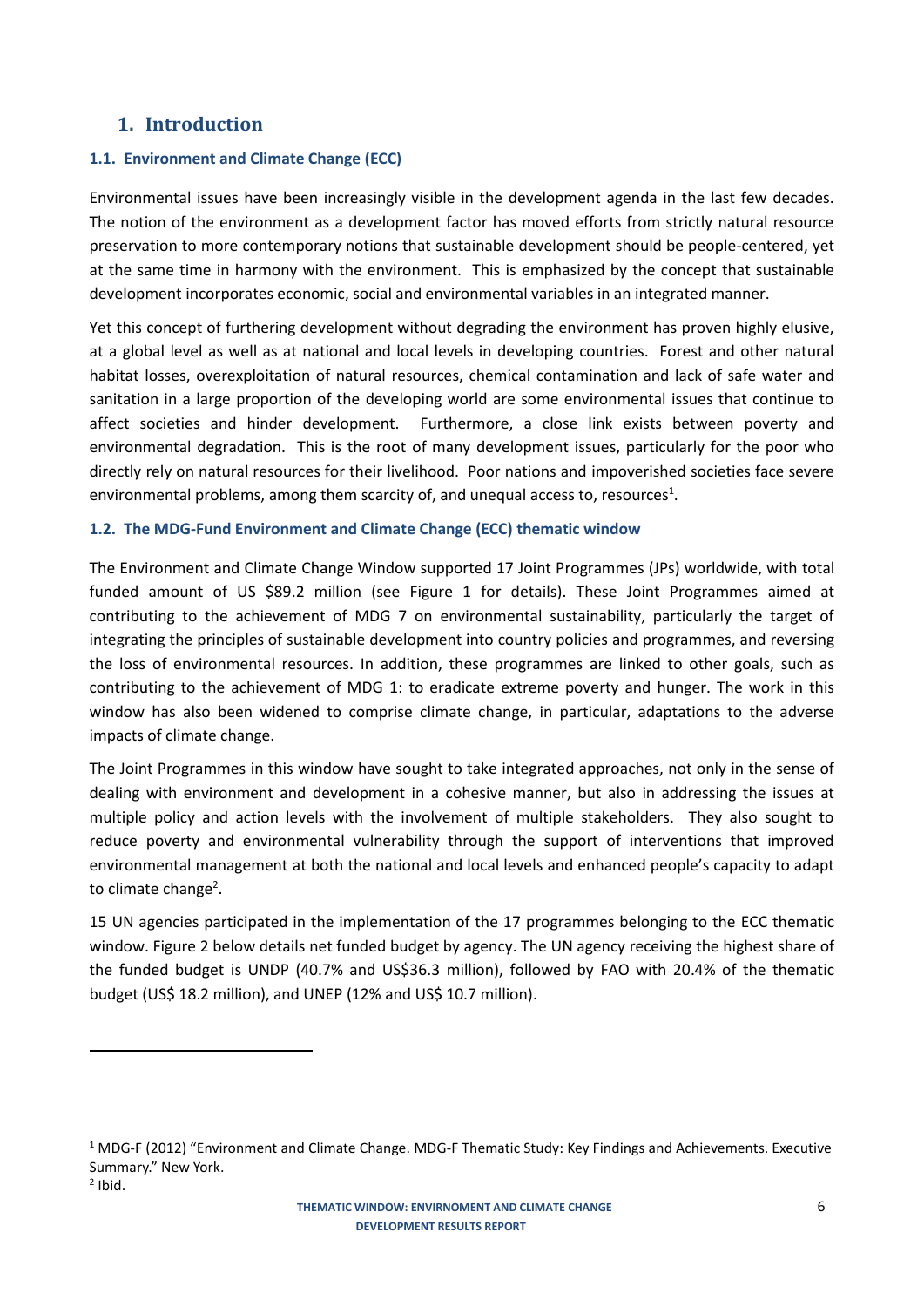### **FIGURE 1 MDG-F ECC programmes, Net Funded Amount**

| <b>Country name</b>     | <b>Programme title</b>                                                                                                                          | Budget* (US\$) | <b>End date</b> |
|-------------------------|-------------------------------------------------------------------------------------------------------------------------------------------------|----------------|-----------------|
| Afghanistan             | Strengthened Approach for the Integration of Sustainable Environmental<br>Management into the ANDS/PRSP                                         | 5,000,000      | $6$ -Jan-13     |
| Bosnia &<br>Herzegovina | Mainstreaming environmental governance: linking local and national action<br>in Bosnia and Herzegovina                                          | 5,499,863      | 31-May-13       |
| China                   | The China Climate Change Partnership Framework                                                                                                  | 11,879,737     | 30-Sep-11       |
| Colombia                | Integration of ecosystems and adaptation to climate change in the Colombian<br>Massif                                                           | 3,999,803      | $17$ -Jul-11    |
| <b>Ecuador</b>          | Conservation and Sustainable Management of the Natural and Cultural<br>Heritage of the Yasuní Biosphere Reserve                                 | 3,952,360      | 31-Jan-12       |
| Egypt                   | Climate Change Risk Management in Egypt                                                                                                         | 4,000,000      | 15-Apr-13       |
| Ethiopia                | Enabling pastoral communities to adapt to climate change and restoring<br>rangel and environments                                               | 4,000,000      | 31-Mar-13       |
| Guatemala               | Strengthening Environmental Governance in the face of Climate Risks in                                                                          | 3,600,000      | $3$ -Feb-12     |
| Jordan                  | Adaptation to Climate Change to Sustain Jordan's MDG Achievements                                                                               | 4,000,000      | 28-Feb-13       |
| Mauritania              | Mainstreaming Local Environmental Management in the Planning Process                                                                            | 4,932,799      | 14-Aug-12       |
| Mozambique              | Environment Mainstreaming and Adaptation to Climate Change                                                                                      | 7,000,000      | 31-Aug-12       |
| Nicaragua               | Local and regional environmental management for the management of                                                                               | 4,498,256      | 18-Apr-12       |
| Panama                  | Integration of Climate Change Adaptation and Mitigation Measures in the<br>Management of Natural Resources in two Priority Watersheds of Panama | 3,994,982      | 31-Mar-12       |
| Peru                    | Integrated and adaptive management of environmental resources and<br>climatic risks in High Andean micro-watersheds                             | 3,898,559      | 31-May-12       |
| <b>Philippines</b>      | Strengthening the Philippines' Institutional Capacity to Adapt to Climate                                                                       | 7,969,831      | 19-Jun-12       |
| Senegal                 | Expanding access to environmental finance - Reversing the decline in forest<br>ecosystem services                                               | 3,990,742      | 30-Sep-12       |
| <b>Turkey</b>           | Enhancing the Capacity of Turkey to Adapt to Climate Change                                                                                     | 7,000,000      | 29-Feb-12       |
| <b>Total</b>            |                                                                                                                                                 | 89,216,932     |                 |

\* Net Funded Amount (updated November 2013)

### **FIGURE 2 Net funded amount per UN Agency, ECC thematic window**

| <b>Organization</b> | #JPs* | Net Funds(%) | Net Funds (US\$)                                                      | US\$ million     |   |    |    |    |    |  |  |  |  |
|---------------------|-------|--------------|-----------------------------------------------------------------------|------------------|---|----|----|----|----|--|--|--|--|
| <b>UNDP</b>         | 18    | 40.7%        | 36,308,260                                                            | <b>UNDP</b>      |   |    |    |    |    |  |  |  |  |
| <b>FAO</b>          | 16    | 20.4%        | 18, 161, 465                                                          | <b>FAO</b>       |   |    |    |    |    |  |  |  |  |
| <b>UNEP</b>         | 12    | 12.0%        | 10,713,676                                                            | <b>UNEP</b>      |   |    |    |    |    |  |  |  |  |
| PAHO/WHO            | 8     | 6.0%         | 5,308,815                                                             | PAHO/WHO         |   |    |    |    |    |  |  |  |  |
| <b>UNIDO</b>        | 6     | 5.3%         | 4,737,734                                                             | <b>UNIDO</b>     |   |    |    |    |    |  |  |  |  |
| <b>UNICEF</b>       | 5     | 5.0%         | 4,492,582                                                             | <b>UNICEF</b>    |   |    |    |    |    |  |  |  |  |
| <b>UNESCO</b>       | 7     | 4.3%         | 3,796,227                                                             | <b>UNESCO</b>    |   |    |    |    |    |  |  |  |  |
| <b>UNHABITAT</b>    | 3     | 2.1%         | 1,848,366                                                             | <b>UNHABITAT</b> |   |    |    |    |    |  |  |  |  |
| <b>WFP</b>          | 4     | 1.7%         | 1,520,113                                                             | <b>WFP</b>       |   |    |    |    |    |  |  |  |  |
| <b>ILO</b>          | 2     | 0.9%         | 806,057                                                               | <b>ILO</b>       |   |    |    |    |    |  |  |  |  |
| <b>IFAD</b>         | 1     | 0.6%         | 500,040                                                               | <b>IFAD</b>      |   |    |    |    |    |  |  |  |  |
| <b>UNWTO</b>        | 1     | 0.4%         | 396,436                                                               | <b>UNWTO</b>     |   |    |    |    |    |  |  |  |  |
| <b>UNWOMEN</b>      | 1     | 0.3%         | 287,571                                                               | <b>UNWOMEN</b>   |   |    |    |    |    |  |  |  |  |
| <b>ESCAP</b>        | 1     | 0.2%         | 185,375                                                               | <b>ESCAP</b>     |   |    |    |    |    |  |  |  |  |
| <b>IOM</b>          | 1     | 0.2%         | 159,216                                                               | <b>IOM</b>       |   |    |    |    |    |  |  |  |  |
| <b>Total</b>        |       | 100%         | 89,221,932                                                            |                  | 0 | 10 | 20 | 30 | 40 |  |  |  |  |
|                     |       |              | *Number of ECC joint programmes (JP) in which the agency participated |                  |   |    |    |    |    |  |  |  |  |

Source: http://mptf.undp.org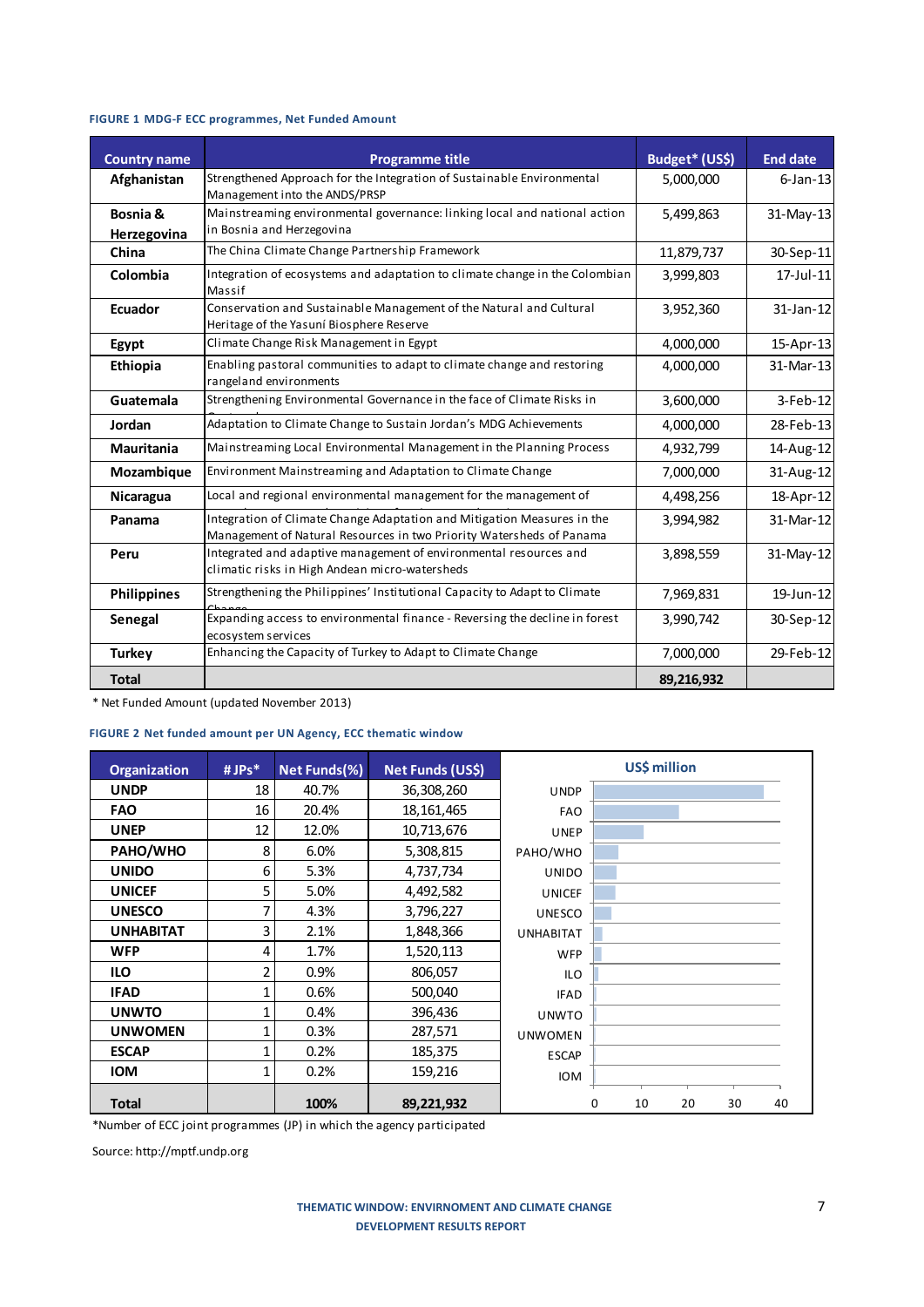#### **1.3. Data sources**

This report is part of a Thematic Window Development Results Series, which aims to synthetize quantitative results of the MDG-F joint programmes at an aggregated level per thematic window. The reports focus on quantitative results as reported by the joint programmes through the MDG-F monitoring system, including coverage of our programmes and the results they achieved on legislative and political reforms, service provision and outputs.

The primary information presented in this report has been constructed from Section 1 and Section 4 of the Bi-Annual Monitoring Reports produced by the 17 joint programmes under the umbrella of the MDG-F Environment and Climate Change thematic window.

The database obtained from the MDG-F monitoring system was checked for data consistency using a retrospective approach. In this process, information from the monitoring reports was complemented with the joint programme final narrative reports, Multi-Partner Trust Fund annual reports, joint programme final evaluation reports, and joint programme teams' feedback.

Reported quantitative information has been triangulated with other sources of information (programmes final evaluation reports, when available), but not through field visits or surveys. Thus, the report findings should be considered as an approximation to the Fund thematic results, and not as fully triangulated and verified information.

In addition to quantifiable results, which are described in Title 3 of this report, Title 2 focuses on qualitative achievements and results. The latter is pulled from a series of Thematic Window Studies already published by the Fund.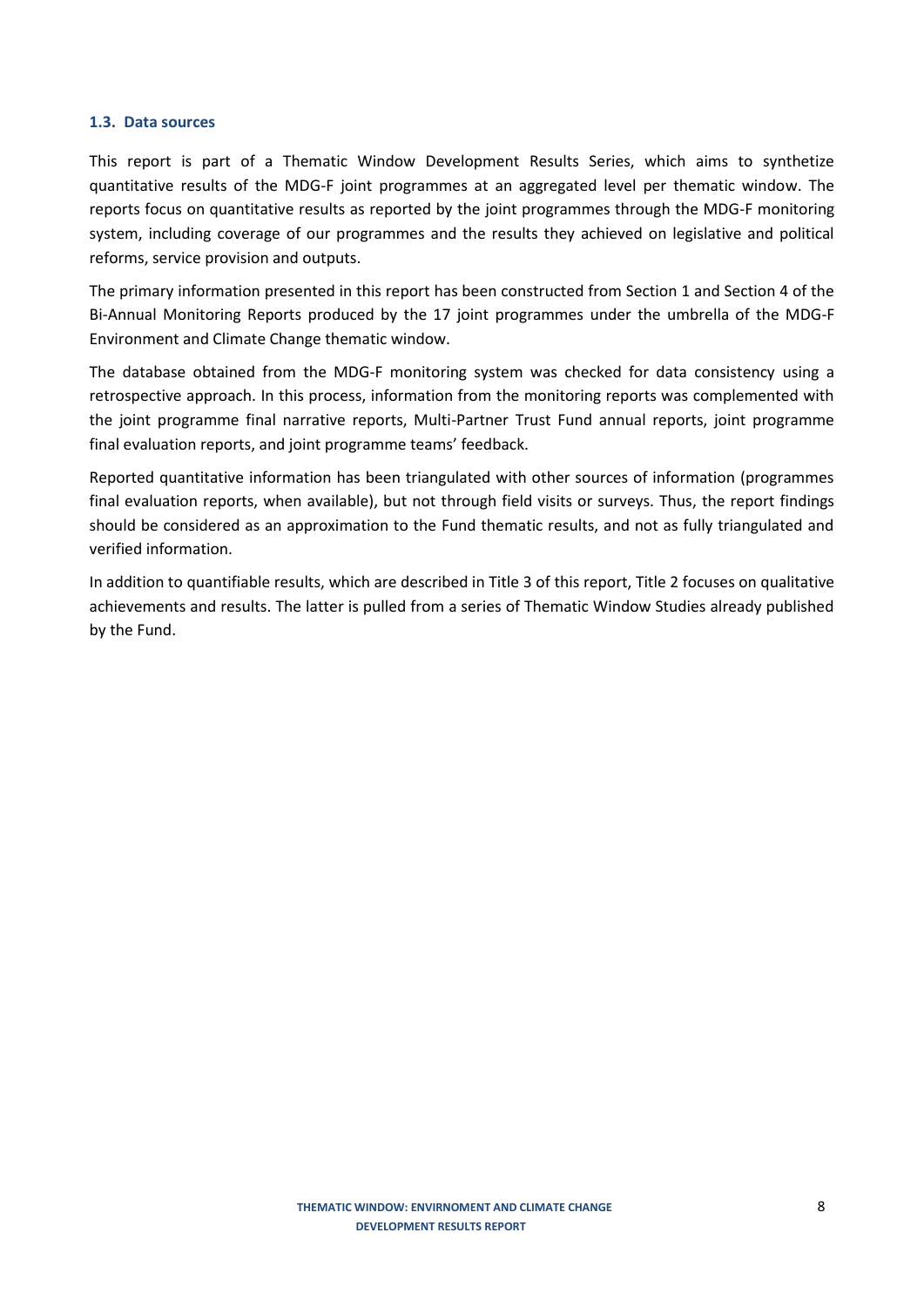## **2. Qualitative achievements and results<sup>3</sup>**

The joint programmes have enhanced the capacity of developing nations to establish and implement policies that intersect natural resource management with development. Programmes have increased consciousness on environmental issues and rights, including areas such as climate change adaptation for communities and countries being forced to respond rapidly to this phenomenon. Pilot projects have demonstrated that very concrete activities can result in important achievements in natural resource management, in sustainable development and in adapting to climate change. Furthermore, programmes have demonstrated that building the knowledge base of environmental matters as they relate to development is a cornerstone for improving conditions and is mutually supportive of capacity building.

## **2.1. Enhanced governability and institutional capacities, including policy frameworks**

The joint programmes have contributed to improved governability and institutional capacities to deal with the environment and climate change. The activities have resulted in both new policy frameworks and support of existing institutional capacities, as well as enabling activities and action plans for managing natural resources while sustaining development. Activities were implemented and created dialogue and practice at national and local levels. In Peru, local governments have mainstreamed environment and climate change issues into community development plans and budget operational plans in a participatory manner.

In Guatemala, the programme developed water governance in six departments, including several municipal public policies and two departmental public policies for hydro-forestry management. The programme also promoted the participation of civil society in decision making processes. In Egypt, the programme contributed to the establishment of the Energy Efficiency Unit (EUU) that advises the Cabinet of Ministers on Energy Efficiency (EE) related issues. The Energy Efficiency Unit has initiated market dialogues in 3 targeted sectors to promote Solar Water Heaters to evaluate various incentive schemes and the Supreme Energy Council (SEC), with the support of the programme and the World Bank, developed a national Energy Efficiency roadmap.

In Turkey approximately USD 1.9 million were distributed among the 18 projects; 230 man/day of monitoring field visits were carried out; 55,000 people corresponding to 2,5 percent of the population of the River Basin were benefited and/or contacted; the impact of climate change on animal husbandry was presented using an econometric model for the first time; modern irrigation systems in 2,218 ha of land were set up for demonstration purposes; the drought and salinity resistance of tomato, beans, melon, watermelon, okra and 249 local species of these products were analyzed, the gene pools of resistant types were taken under protection; and future impacts on water resources, forests, ecosystem services and animal husbandry in the basin were identified through projections.

In China, the JP notably supported the development of the Basic Energy Law, and in Colombia, the National Policy on Integrated Hydrological Resources Management included strategies proposed by the joint

1

<sup>&</sup>lt;sup>3</sup> MDG-F (2012), "Environment and Climate Change. MDG-F Thematic Study: Review of Key Findings and Achievements", New York.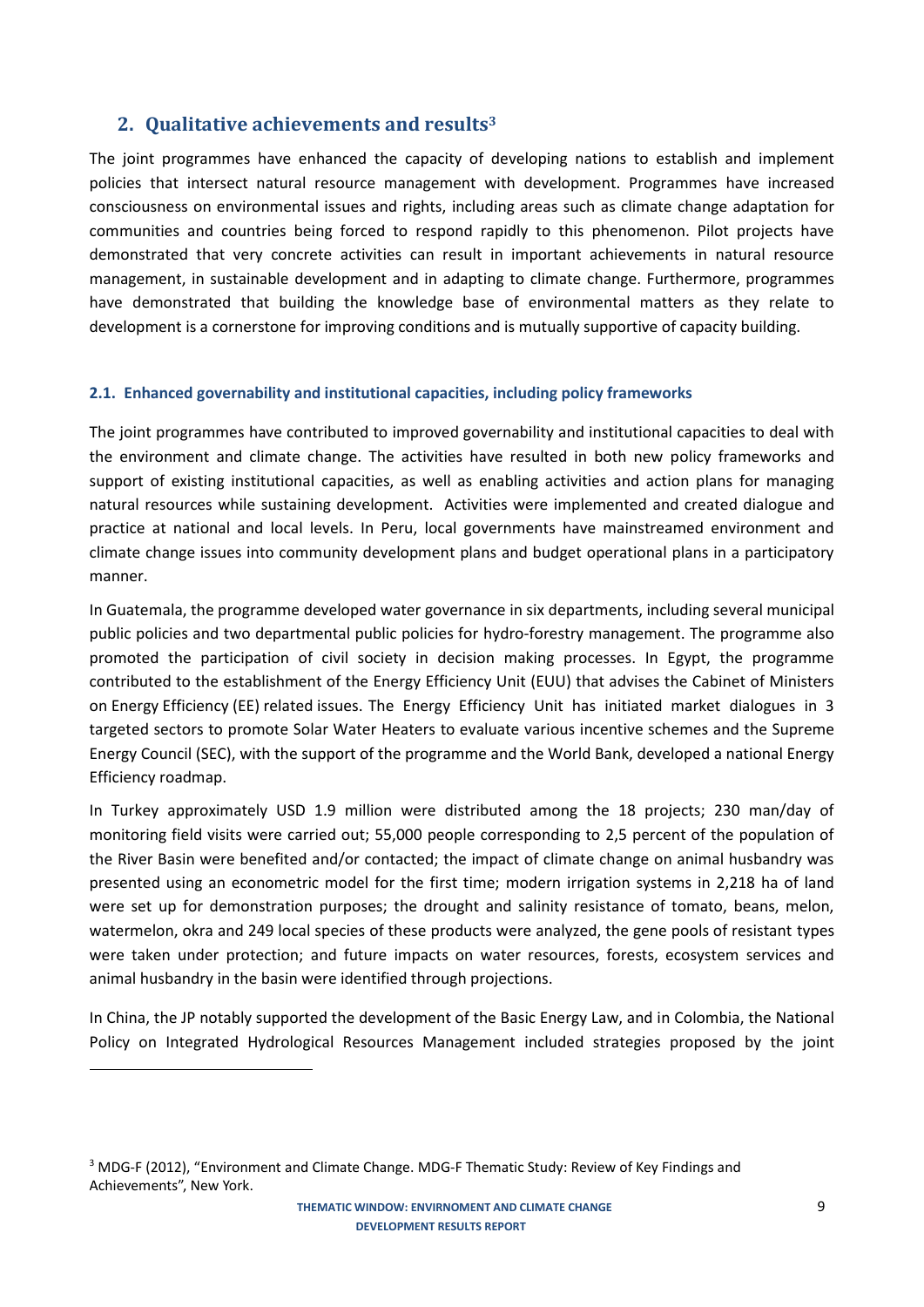programme dealing with vulnerability and climate change adaptation issues. Programmes also supported the development of local actions plans (Bosnia & Herzegovina, Afghanistan), resulting in more efficient tools for advancing the local administration of environmental resources.

### **2.2. Environmental consciousness, including climate change impact**

Through outreach and training, stakeholders undertook activities that raised consciousness among community members on environmental issues and how these affect their well-being and livelihoods (Guatemala, Nicaragua, Panama). In addition, awareness campaigns were aimed at decision-makers. Through advocacy efforts, the programme in Egypt supported the Energy Efficiency Unit of the Egyptian Cabinet of Ministers, making energy efficiency the responsibility of all major energy consuming productive sectors. In China, the awareness of more than 200 companies was raised on climate change and corporate social responsibility. Education (formal and informal) and training have been important areas of work within the window. These efforts included training of community development councils as well as government personnel in the management of natural resources, in community mobilization and community-based interventions addressing strategic capacity gaps of policymakers (Afghanistan), on green business options for students and businesses (China), and in water management (Jordan), among others.

The Peruvian and the Turkish programs shaped formal training, education and capacity building platforms in climate change and in other environmental issues. In Peru, a formal Diploma program in climate change science and management was developed. In Turkey, a plan for education, training and public awareness on adaptation to climate change) was implemented and completed by UNEP and FAO. A specific certificate program was established by the Middle East technical university, continuing education centre and the earth system sciences department to improve the knowledge of government and other institutional staff on climate change and environmental issues.

## **2.3. Improved knowledge base of environmental issues, including climate change**

Activities have also been carried out with the aim of strengthening and improving the knowledge base of environmental issues, how they relate to human development, and how new phenomena such as climate change are having an impact on livelihoods. Some programmes have supported the development of diagnostic instruments and indicators such as integrated use of hydrological resources (Guatemala). In Senegal the information system developed by the Centre de Suivi Ecologique has been extended to all other Forest Ecosystem Services. Other JPs have focused on the establishment of baseline information to improve policy frameworks (China, Egypt) and vulnerability assessments for policy development (Colombia, Jordan). Several JPs developed and delivered training instruments. For instance, in Mozambique, farmers received training on drought-resistant crop seeds as a measure to adapt to climate change and in the Philippines, the JP developed Climate Change Vulnerability and Assessment Tools for four key sectors (health; water resources; coastal resources; and agriculture/forestry/biodiversity sector).

#### **2.4. Pilot projects**

Many achievements have been attained through innovations and pilot projects, as well as different types of direct interventions. These dealt with increasing access to finance (Philippines, Egypt), improving access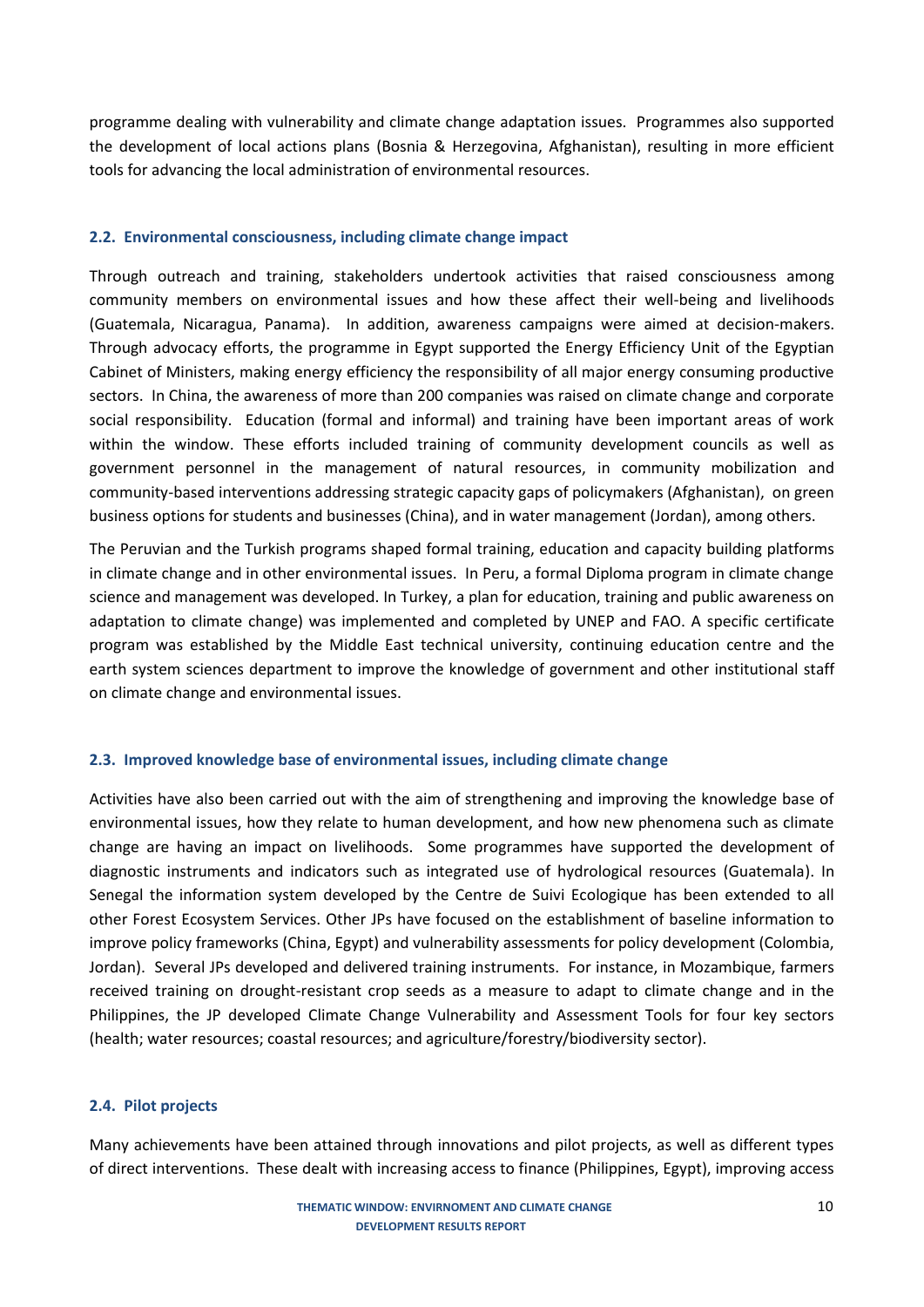to water and sanitation for the poor (Mozambique, Mauritania, Guatemala, Nicaragua), promoting the sustainable use of biodiversity and ecosystem services (Mauritania, Guatemala), and increasing clean energy service delivery (China), among others. A synergy between direct interventions and capacity building can be observed. Many projects were demonstrative (with a 'learning by doing' approach) while many also included more specific training and capacity building components as part of the interventions.

In Ethiopia, enabling pastoral communities to adapt to climate change and restoring rangeland sustainable livelihoods, the programme promoted the access to functional and sustainable water schemes; tirkas, cisterns and wells were constructed and water management committees formed in selected villages. The JP supported the development of systems and technologies that enhance availability of feed resources in selected sites. To further support income generating activities, the programme has trained women and men on viable schemes to help them acquire income diversification skills and reduce their total reliance on livestock.

In the Philippines, an innovative financing scheme in Agusan del Norte was launched and it had shown impressive results. Around 837 farmers have benefitted from the financing scheme which was coimplemented through a local cooperative, a rural bank, and Municipal Governments. The interviewed beneficiaries of the scheme reported income increments from their initial harvests, while rationalizing their activities with the issue of climate change.

#### **Box 1: Significant independent findings from the MDG-F experience in Mauritania**

The programme "Mainstreaming Local Environmental Management in the Planning Process" created favorable conditions for restoring ecosystems in targeted areas, as well as improving and diversifying the sources of income for local communities. The programme enabled the rehabilitation of 800 hectares of gum trees, an area of 295 hectares of forestpastoral protected for the promotion of "fodder culture". The programme fixed 742 hectares mobile dunes, helping to protect 65 schools, 14 health posts, 490 shops, 60 markets, 260 water points and nearly 5,800 farmland's hectares.

Around 20 hectares of mangroves were regenerated thanks to the production and planting of 40,000 seedlings by villagers. Three forests were managed in a participatory manner by the villagers organized in cooperatives with the supported of NGOs. 155 village committees were organized and 25 village cooperatives were supported. The governance of the water sector has substantially improved. The Permanent Committee of the National Water Council (CPCNE) is operational; the project for Planning and Integrated Water Management has been planned and approved by the National Water Council.

Access to clean water has been facilitated for nearly 28,000 beneficiaries. More than 12,800 households have access to sanitation services with improved hygiene services. More than 6,500 latrines have been built by the communities. More than 260 sites in the Trarza region have been certified open defecation-free zones, which contributes to the improvement of access to sanitation in rural areas. More than 6,000 students, 90 teachers and elected representatives were trained in hygiene and sanitation. Six incinerators contribute to the destruction of biomedical waste.

*Source : Mabaye D. (2012) Independent Joint Programme Final Evaluation: Prise en compte de la gestion environnementale locale dans la planification.*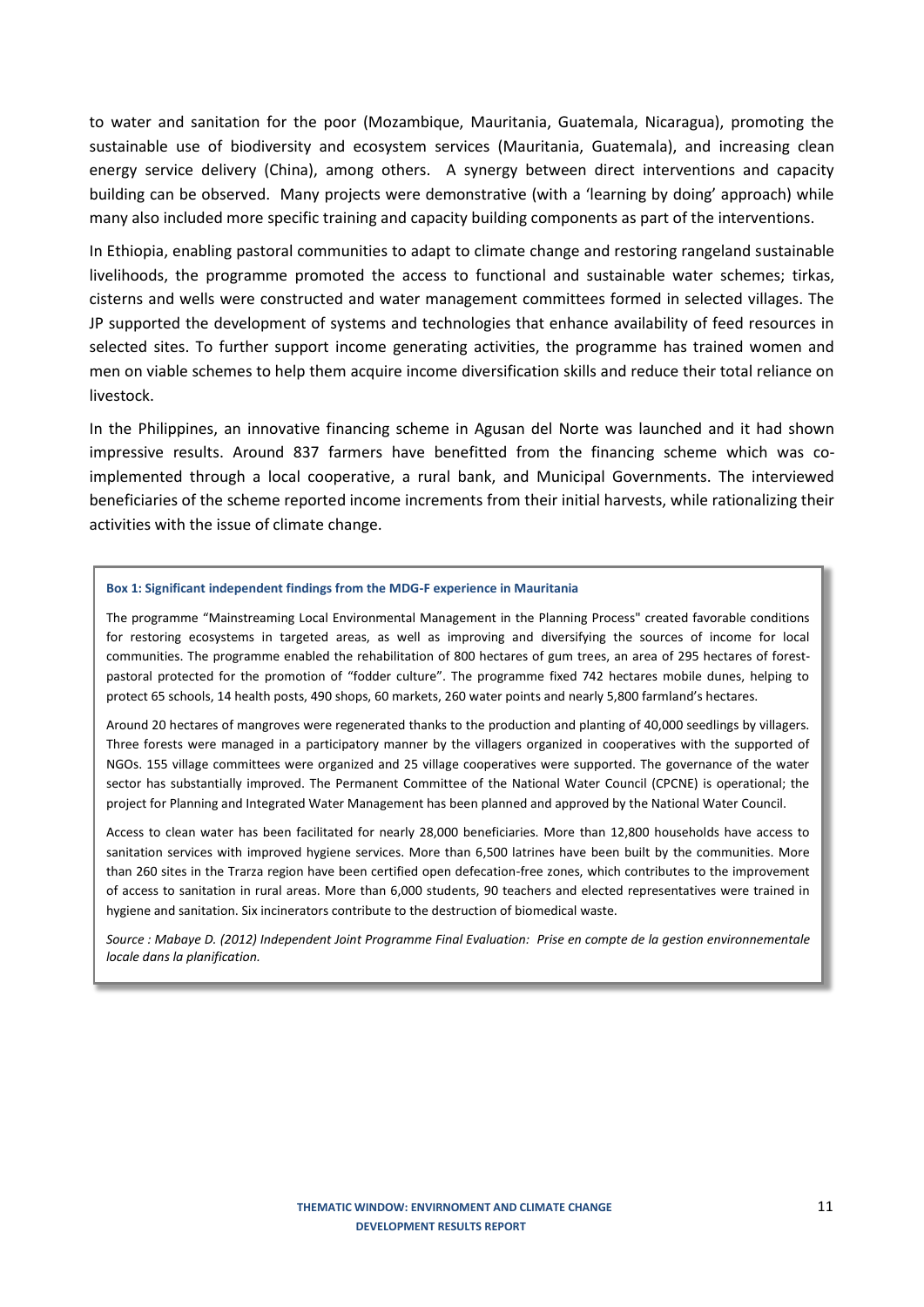## **3. Quantitative achievements and results**

## **3.1. Environmental and Climate Change policy development and mainstreaming**

The joint programmes have enhanced the capacity of nations to establish and implement policies, laws and plans that form an intersection between natural resource management and development goals. The programmes' activities have resulted in new policy frameworks, support of existing institutional capacities, and action plans in the areas of natural resource management and climate change at national and local levels. The programmes aimed to enhance governability and institutional capacity to manage natural resources while sustaining development.

|                 | <b>Environmental</b><br><b>Management</b> | <b>Climate Change</b> |
|-----------------|-------------------------------------------|-----------------------|
| <b>Policies</b> | 96                                        | 76                    |
| National        | 21                                        | 19                    |
| Local           | 75                                        | 57                    |
| Laws            | 36                                        | 46                    |
| National        | 10                                        | 14                    |
| Local           | 26                                        | 32                    |
| Plans           | 148                                       | 119                   |
| National        | 39                                        | 16                    |
| Local           | 109                                       | 103                   |

**FIGURE 3 Number of sectors or mainstreaming laws, policies or plans supported by the joint programme**

In environmental management, the programmes supported 96 policies, 36 laws (26 local laws), and 148 plans (109 local plans). In addressing climate change, the joint programmes supported 76 policies, 46 laws, and 119 plans (103 local plans).

Of the countries that established local policies to address climate change, the Philippines developed 43 local policies (75.4%), and the joint programme in Ethiopia supported 10 local

Source: own calculation on the basis of reported data from 16 JPs policies (17.5%). Of those reported, national policies were more widely established across the joint programmes: 11 countries (73.3%) created national policies for environmental management, and 9 countries (69.2%) created national policies for addressing climate change.



**FIGURE 4 Number of countries in which laws, policies or plans have been implemented, by sector**

Figure 4 shows the area of focus of environmental and climate change laws, policies and plans supported by the programmes. The sectors in which the programmes most commonly implemented mechanisms include sustainable management of natural resources (16 JPs), climate change adaptation (15 JPs) and water management (13 JPs).

Some countries estimated the number of beneficiaries affected by the laws and policies initiated with the support of the joint

Source: own calculation on the basis of reported data from 17 JPs

programme. This information is characterized by a high level of variance, and it is difficult to verify its accuracy. Across countries the number of citizens that the laws, policies and plans directly affect is estimated at 131 million.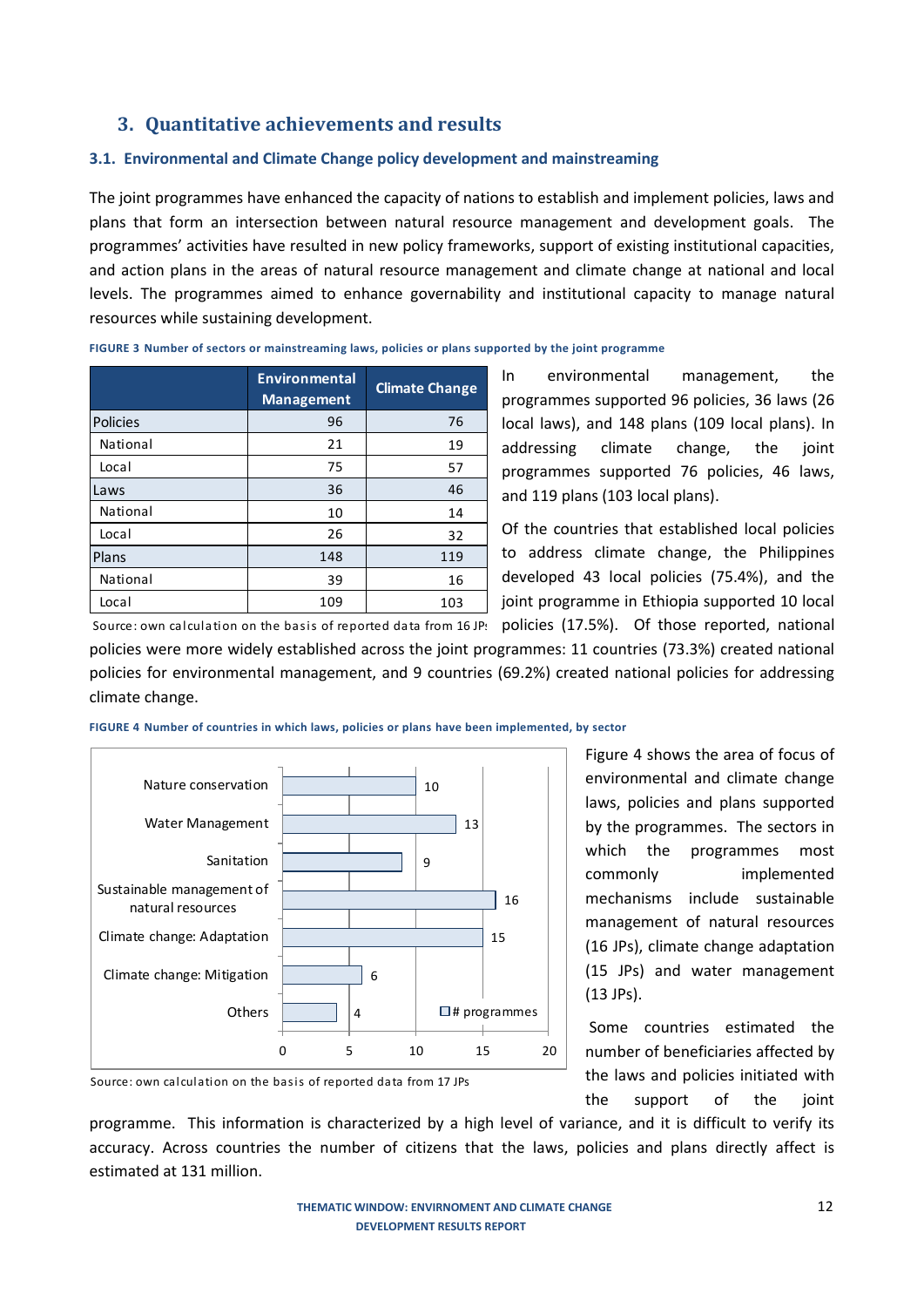In Ethiopia, the programme reports 12 million rural citizens benefiting from legal and planning instruments promoted by the MDG-F. Jordan reports 2.5 million, Ecuador 13.6 million, Mozambique 8 million, and Bosnia 1.6 million. The largest community affected by these instruments is reported as being concentrated in Egypt, at up to 80 million citizens.

In all these laws, policies and/or plans directly affected 229 national public institutions and 459 local public institutions.

#### **Box 2: Significant independent findings from the MDG-F experience in the Philippines**

#### **Strengthening the Philippines institutional capacity to adapt to climate change**

The JP's goal was to improve the Philippines' capacity to plan and implement projects to mitigate the impact of climate change, with a focus on the most disaster-prone eastern seaboard.

Main initiatives included: i) Mainstreaming climate risk reduction into key national and local development, planning and regulatory processes; ii) Enhancing capacities of key national agencies, 43 local governments, academe and communities to undertake climate resilient development; and iii) Testing six integrated adaptation approaches with the potential to be scaled up.

The joint programme achieved a variety of successful results:

An Innovative Financing Scheme in Agusan del Norte showed impressive achievements. Around 837 farmers have benefitted from the scheme which was coursed through a local co-operative, a rural bank, and Municipal Governments.

In Albay, 84 Modified Barangay Contingency Plans have been finished and a Climate Change Academy was created.

In Benguet and Ifugao, the programme introduced 25 Climate Change Adaptation Options for upland farming in 97 sites.

A key output in the Health Sector was the adoption of the *Administrative Order on Mainstreaming Climate Change in Health Programs* by the DOH. The project also trained health workers through modules for the *Training Course for Public Health Workers on Mitigating the Health Effects of Climate Change*. These were the products of the collaboration between DOH and WHO.

*Climate Change Vulnerability and Assessment Tools* for the Health, Water Resources, Coastal Resources, and Agriculture/Forestry/Biodiversity Sectors were completed.

Source: Beasca J (2012) Independent Joint Programme Final Evaluation: *Strengthening the Philippines' Institutional Capacity to Adapt to Climate Change*.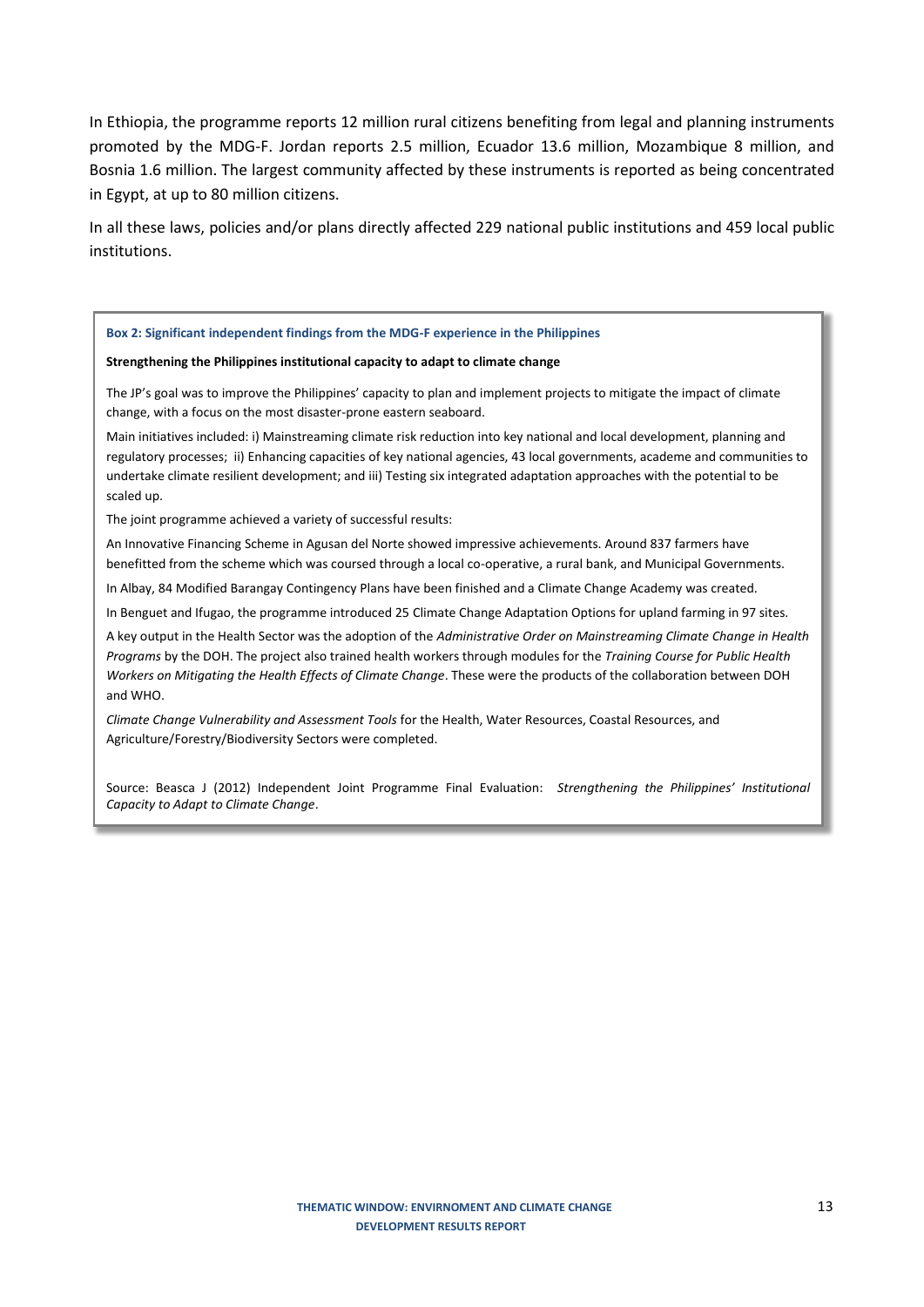## **3.2. Institutional capacity building for environmental management and participatory local planning and policy development**

Of the 17 countries, 11 reported joint programmes that have built the capacities of civil servants and citizens to make informed decisions on environmental issues at the organizational and individual level (see Figure 5). In addition, 6 programmes report a total of 1,413,953 citizens that have "organized themselves to efficiently participate in natural resource management initiatives."

|                                    | <b>Total</b> | Women* |
|------------------------------------|--------------|--------|
| <b>Organization Level</b>          |              |        |
| <b>Public institutions</b>         | 126          |        |
| <b>Private Sector Institutions</b> | 148          |        |
| NGO/CBO                            | 144          |        |
| <b>Total</b>                       | 418          |        |
| <b>Individual Level</b>            |              |        |
| Civil Servants                     | 4,322        | 28.20% |
| Citizens                           | 28,890       | 41.90% |
| <b>Total</b>                       | 33,212       |        |

**FIGURE 5 Number of institutions, civil servants and citizens trained by the JP to take informed decisions on environmental issues**

\* simple average for 8 JPs that report on women/men breakdown Source: own calculation on the basis of reporting data from 11 JPs At the organization level, 126 public institutions, 148 private sector institutions, and 144 NGOs received training on environmental issues. In total, 418 organizations engaged in environmental training, of which 60 are reported in Jordan where they have enhanced the capacities of local communities, youths, decision makers and professionals to manage and promote adaptation strategies for health protection from climate change, especially under conditions of water scarcity.<sup>4</sup>

At the individual level, 11 out of 17 programmes reported 4,322 civil servants and 28,890 citizens trained in environmental management and issues related to climate change. The majority of civil servants engaged in trainings were concentrated in Ethiopia (1,353 trained, 31.5%), and in Peru (1,178 trained, 27.4%).

Training for citizens was concentrated in Colombia, which reported 11,454 citizens benefitted (39.6%). The programme targeted the poorest regions and empowered families to both eradicate poverty and adapt to climate change through the implementation of basic goods and services, such as access to potable water and latrines.



**FIGURE 6 Percentage of men and women trained by the programme to take informed decisions on environmental issues**

Based on the eight programmes that provided information by gender, it is estimated that 28.2% of civil servants participating in training activities were women, while 41.9% of the citizens trained were women.

Both estimates confirm the involvement of women in capacity-building across programme countries.

Source: own calculation on the basis of reporting data from 8 JPs

http://mdgfund.org/program/adaptationclimatechangesustainjordan%E2%80%99smdgachievements

 **THEMATIC WINDOW: ENVIRNOMENT AND CLIMATE CHANGE**  14  **DEVELOPMENT RESULTS REPORT**

<sup>4</sup> For more information visit: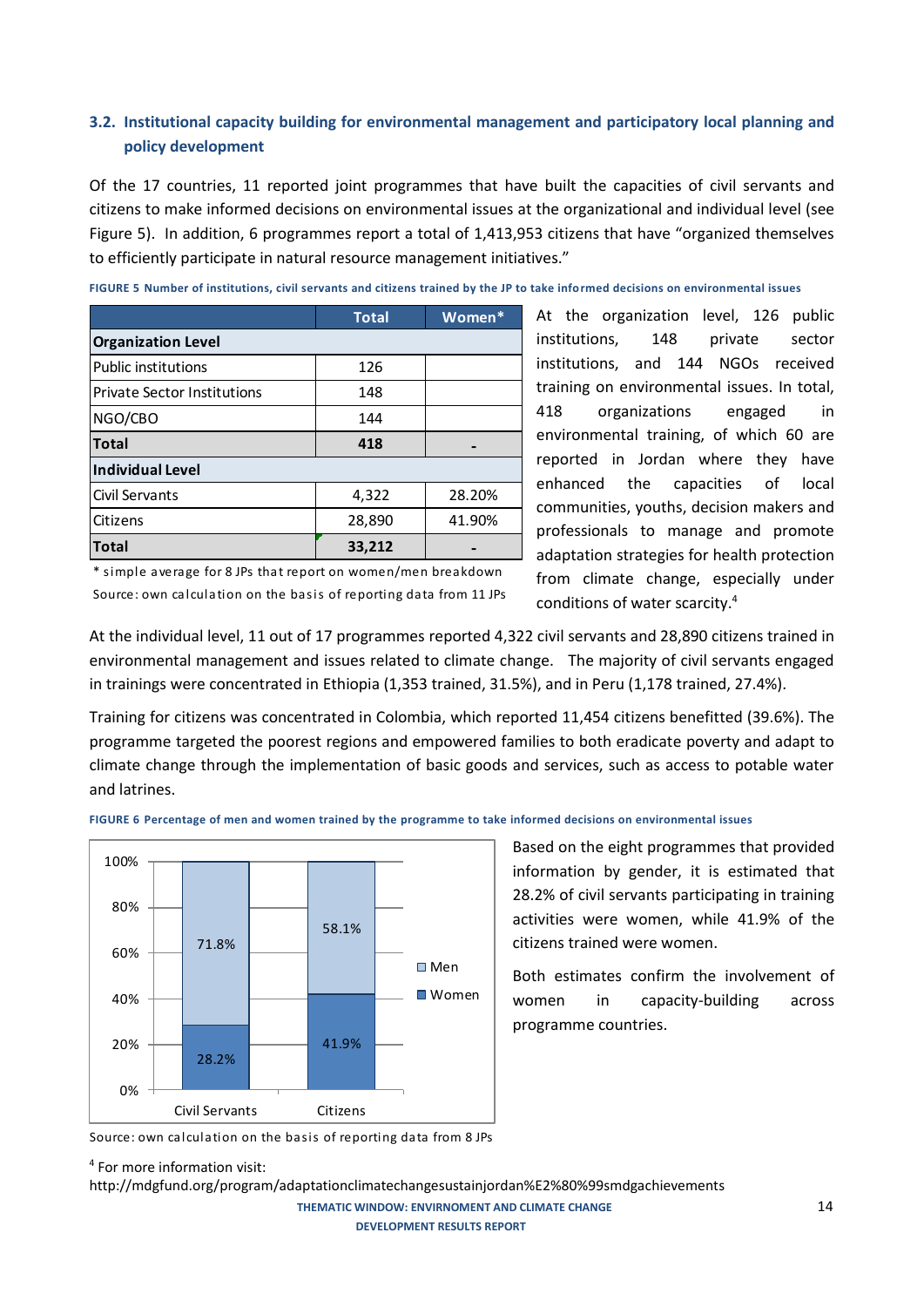Four countries reported gender-specific information on citizens self-organized to participate in environmental management strategies. Ethiopia reported 28,732 organized participants, of which 42.1% are women; Mozambique reported 2,000 organized participants, of which 55% are women; Ecuador reported 4,549 organized participants, of which 52.9% are women; and Panama reported 672 organized participants, of which 29.0% are women. These figures demonstrate a balance between genders in local organization for participation in resource management initiatives.

## **3.3. Climate change adaptation and mitigation and the development of institutional capacities**



#### **FIGURE 7 Environmental issues addressed by JP adaptation measures**

Adaptation measures supported by the joint programmes address a range of environmental issues that, in turn, affect development.

Of the 13 countries having implemented adaptation and mitigation measures, 11 programmes addressed drought and flooding, 10 addressed land degradation and 9 addressed soil infertility. These adaptive measures, linked closely with growth, reflect the programmes' aim to mitigate environmental issues while sustaining and supporting human development.

In Mozambique, demonstration

Source: own calculation on the basis of reporting data from 13 JPs

projects facilitated capacity building among farmers associations with the aim to improve livelihoods through climate change adaptation. Demonstration projects such as vegetable irrigation gardens, fish farming and expanding cash crops diversified production and lessened vulnerability to drought. The results have been increased incomes and improved diet for over 250 families, which is especially pertinent with more frequent dry seasons when food security has not been guaranteed.

In Mauritania, local citizens have worked directly in mitigating desertification and severe ecosystem degradation through reforestation practices and increasing vegetation cover to stabilize dunes, set up plant nurseries, and establish grazing areas for livestock.

In China, a programme supported project effectively demonstrated waste heat-recovery power generation technology and cleaner coal technology. In addition, the project explored the effects of a transition to a low-carbon economy upon employment. The positive results of the demonstration project were shared with 500 companies across the industry, and the dissemination of the technology has the potential to widely reduce carbon intensity and GHG emissions.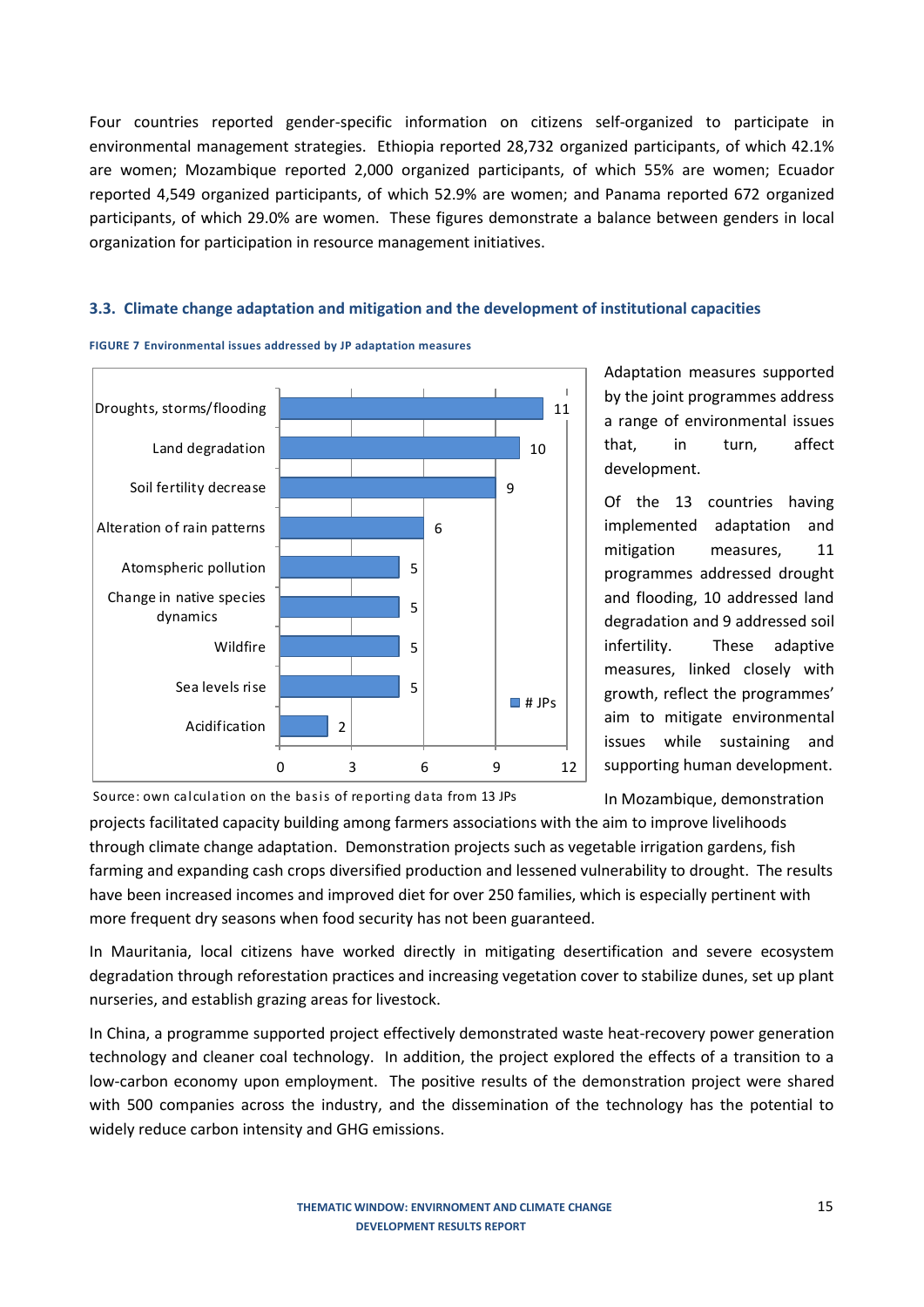#### **FIGURE 8 Improvement of population wellbeing achieved through programmes' supported adaptation measures**

| JP supported improved areas | <b>Total</b> |
|-----------------------------|--------------|
| <b>Health</b>               | 12           |
| Vulnerability               | 11           |
| Improved livelihoods        | 14           |

Programmes supporting adaptation measures have improved the wellbeing of the populations in all 14 reporting countries. Improvements in the wellbeing of populations were achieved in the areas of health (in 12 countries), vulnerability to climate change (11 countries), and improved livelihoods in all countries.

Source: own calculation/reporting data from 14 JPs

**FIGURE 9 Interventions funded by the JP to improve capacities of individuals and institutions to adapt to or to mitigate climate chang e**



Source: own calculation on the basis of reporting data from 14 JPs

The joint programme funded interventions to improve capacities of individuals and institutions to adapt to or to mitigate climate change. These interventions divided funds to support five categories: adaptation, mitigation, capacity building, equipment, and knowledge transfer (see Figure 9).

As detailed in Figure 10 below, a total of 859 public institutions were involved in capacitybuilding interventions, as well as 809 private sector institutions, 11,385 civil servants and 95,773 citizens. Based on information for nine

programmes that report information on gender, it is estimated that 72.7 % of civil servants involved were men and 27.3 % women, while for citizens the participation of women is estimated in 39.3 % (for 6 reporting programmes).

|                                       | <b>Total</b> | Women* |
|---------------------------------------|--------------|--------|
| <b>Number of JPs</b>                  |              |        |
| Adaptation                            | 13           |        |
| Mitigation                            | 5            |        |
| Institutions and Individuals affected |              |        |
| <b>Public Institutions</b>            | 859          |        |
| <b>Private Sector Institutions</b>    | 809          |        |
| Civil Servants                        | 11,385       | 27.3%  |
| Citizens                              | 95,773       | 39.3%  |

**FIGURE 10 Number of individuals and institutions with improved capacities to adapt to climate change or mitigate it**

Capacity building at the level of public institutions was concentrated in Turkey, involving a total of 209 public institutions (24.7 percent). Turkey's report was followed by public institutions in China (18.8 percent) and in Guatemala (17.5 percent). Similarly, capacity building within private sector institution primarily involved the JPs in Egypt (51.9 percent of public institutions) and in China (40.8 percent).

\*average for JPs that report on women/men breakdown (6 / 9 JPs) Source: own calculation/reporting data from 14 JPs

At the individual level, the reporting on citizens involved in interventions varies with the type and intensity of capacity-building activities. For example, 55,000 programme supported citizens in Turkey were reported as improved in their capacities to adapt to and mitigate climate change, 57.9 percent of all citizens engaged in capacity-building within the thematic window. The joint programme in Turkey supported 'Participatory Vulnerability Analysis' workshops organized in eleven different provinces, an Eco-Efficiency and Cleaner Product Center that was established to disseminate the methodology and concept of eco-efficiency, and a Community-Based Adaptation Pilot Programme in the Seyhan River Basin, whichwidely issued advocacy and information at the citizen-level.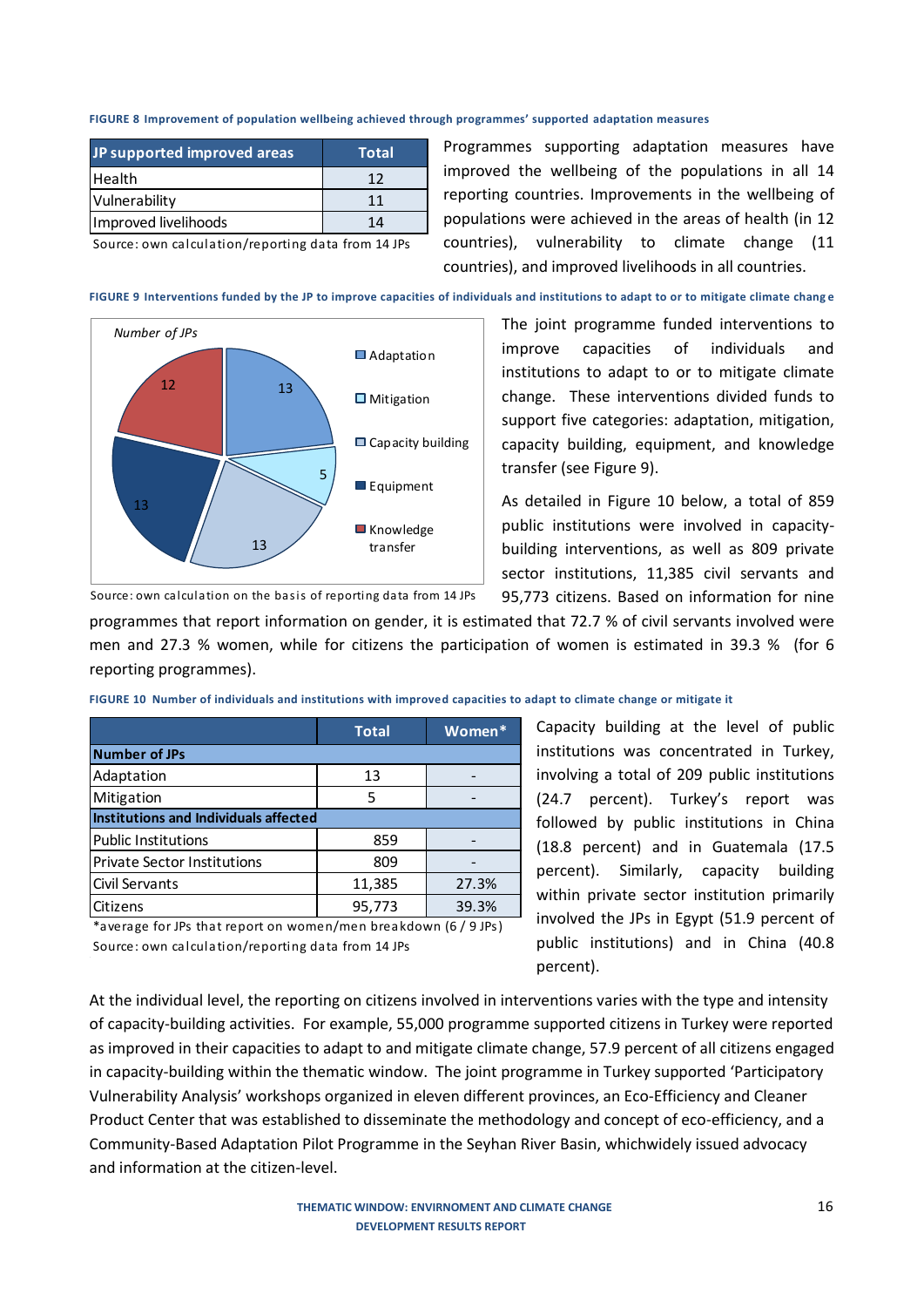Contrarily, Panama reported 2,416 citizens engaged in capacity-building interventions. This programme supported small farmers, improved food security and increased household incomes through citizeninvolved capacity building. Small farmers improved adaptation techniques to climate change, applying the method of learning by doing, and as a result, in addition to increasing the ability of farmers in these techniques, augmented the local economy.

## **3.4. Number of citizens/civil servants benefitting from environment and climate change joint programmes**

Overall, the joint programmes involved over 231,500 citizens and 12,829 civil servants. In addition, the programmes achieved results across 135 civil society organizations, 672 local institutions, and 186 national institutions.

One key achievement of the thematic window was capacity building for climate adaption across countries and across different development processes, reaching a total of 87,021 individuals.

Critical to the successful results of the window were training activities on the management of natural resources. Overall, training reached 49,668 participants.

Water related services and infrastructure had the widest impact, reaching 113,700 individuals.

Among those organized around capacity building, training and water related improvement, 26,270 are students, 3,636 are farmers, and 4,330 are teachers. These data emphasize the all-inclusive approach of the joint programmes.

The aforementioned numbers reflect direct impact on individuals and institutions; however, the programmes' achievements extend indirectly to a much wider population. Ecuador reports an indirect impact on 120,000 citizens (58,000 of whom are women), including 72,000 citizens belonging to ethnic groups. In addition, Mauritania reports 28,000 people have gained access to water and a total of 34,000 individuals supported through the JP; however, this does not include the beneficiaries of the 6,500 latrines built through the programme. If including indirect impact into the figure, Mauritania reports a total of 137,809 beneficiaries.

Of the total of over 231,500 citizens involved in the thematic window, the impact ranges from as few as 2,000, in Mozambique, to as many as 55,000 citizens, in Turkey. For example, Mauritania reported 34,000 citizens impacted through the JP (14.7%), of which 28,000 citizens gained access to potable water. Ethiopia reported over 32,000 citizens targeted by the JP (13.9%), among whom 16,646 men and 12,086 women pastoralists have gained access to climate change adaptation and mitigation strategies. And in Turkey, a community-based grant programme empowered 55,000 citizens (23.8%) in the Seyhan River Basin with adaptation techniques, through the installation of modern irrigation systems, monitoring of soil salinity, and application of econometric models to animal husbandry.

Similarly, the number of civil servants involved in climate change and environmental resources strategy ranged from 42, in Jordan, to as many as 6,985, in Guatemala (54.5% of total). The joint programme in Guatemala involved 17 municipal governments from 6 departments, in addition to leaders from 114 communities, 138 local organizations, and 10 local councils.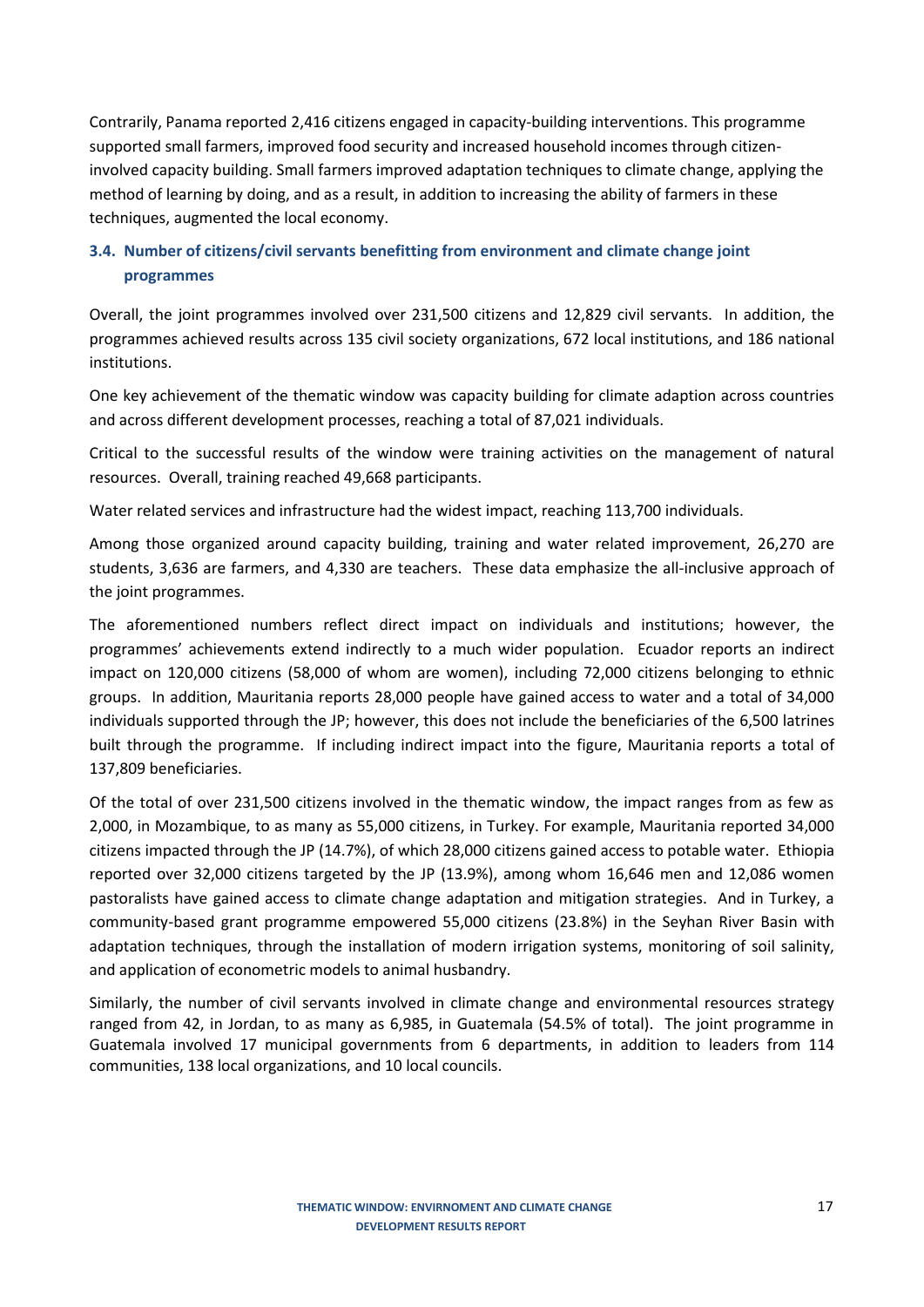#### **Box 3: Significant independent findings from the MDG-F experience in Afghanistan**

The programme "Strengthened Approach for the integration of Sustainable Environmental Management in Afghanistan" (SAISEM) has supported relevant initiatives and obtained mixed results with enabling capacity for managing natural resources and creating sustainable livelihood opportunities at the community level. The programme also developed strategic framework and implementation guidelines for integrating environmental considerations in national and subnational planning process: National Environmental Mainstreaming Guideline and Provincial Environmental Advisory Councils (PEACs).

On the Community Based Natural Resource Management (CBNRM), 231 youths from the university and 2300 members of Community Development Councils (CDC) were trained. The programme supported relevant and effective initiatives for livelihood development and income generating opportunities at the local level, but the process. For example the project with participation of the local communities in Badghis, Ghor and Herat provinces rehabilitated 159 hectares of degraded rangeland, for the benefit of livestock raisers, this mobilization effort worked so well that the community took ownership of the intervention and volunteered their time in the restoration intervention.

Over 1000 women benefitted from the Kitchen gardening and Poultry projects while more than 5000 households from local communities were reached through awareness raising messages at village meetings for community mobilization.

Establishment of Provincial Environment Advisory Councils (PEACs) in 22 provinces from a total of 34 provinces is a sustainable achievement. Also, the project established Environmental Sub-Committees (ESC) in District Development Assemblies (DDAs) and Community Development Councils (CDCs). The PEAC ensured environment issues are mainstreamed on the local development programmes through working with the ESCs. The project trained focal persons for environment in all the ministries. It also carried out environment and Gender workshops for 25 staff from all the relevant ministries, it carried out similar workshop for 70 religious leaders (Mullahs) to motivate and encourage the Mullah to their important role in dissemination of environmental issues through mosques.

*Source Ahmed F. B. (2013) Independent Joint Programme Final Evaluation: Strengthened Approach for the Integration of Sustainable Environmental Management in Afghanistan.*

#### **Box 4: Significant independent findings from the MDG-F experience in Bosnia and Herzegovina**

The programme "Mainstreaming Environmental Governance - Linking local and national action" has provided support for Local Environmental Action Plans, leading to 37 new Action Plans to underpin the development of local environmental governance capacity and introduce planning methodologies in municipalities. 527 members from Local Action Groups were trained in the LEAP process. Altogether 12,418 people (LEAP Coordinators, Local Action Groups, consultants, NGOs, public/private companies, citizens, etc.) have been participating in the various LEAP activities through public meetings and questionnaire surveys.

Municipalities have demonstrated their effective resource management as partners in the micro-capital grants scheme, distributing 19 grants (up to 50% of the project cost) in support of actions identified in the Plans to solve the most pressing problems.

Local level developments, lessons and best practice have been used to influence policy development and mobilize awareness on environmental issues. Nationally, the complex legal and institutional background for environmental governance has been reviewed and a 'road map' prepared; a Designated National Authority for the Kyoto Protocol established, and a gap analysis for an Environmental Information System prepared for BiH's future environmental administration.

*Source: Aigner D (2013) Independent Joint Programme Final Evaluation: Mainstreaming Environmental Governance - Linking local and national action.*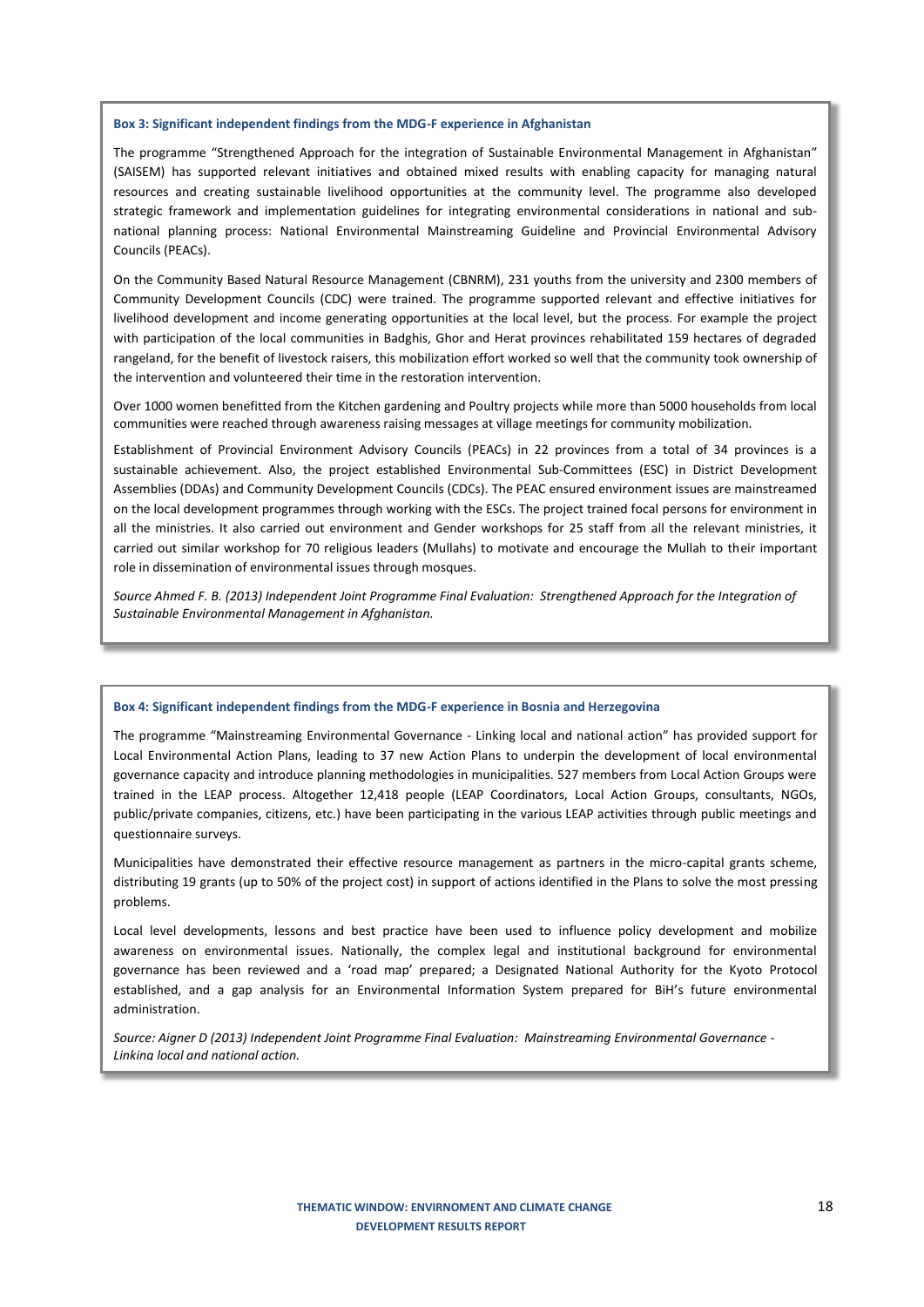## **4. Annexes**

## **ANNEX 1: Environmental and Climate Change policy development and mainstreaming**

|                                                                                                                            |                |       |                                  |          |                |                    |     |        |                          | <b>LAWS, POLICIES OR PLANS SUPPORTED</b> |          |             |                                                                 |                |              |     |                |              |
|----------------------------------------------------------------------------------------------------------------------------|----------------|-------|----------------------------------|----------|----------------|--------------------|-----|--------|--------------------------|------------------------------------------|----------|-------------|-----------------------------------------------------------------|----------------|--------------|-----|----------------|--------------|
|                                                                                                                            | Jordan         | Egypt | Ecuador                          | Ethiopia | Turkey         | Mozambique Senegal |     |        |                          | Peru   Panama   Colombia   Nicaragua     |          | Herzegovina | Bosnia and   Mauritania   Afghanistan   Guatemala   Philippines |                |              |     | China          | <b>Total</b> |
| 1.1 Number of sectors or mainstreaming laws, policies or plans supported by the joint programme - ENVIRONMENTAL MANAGEMENT |                |       |                                  |          |                |                    |     |        |                          |                                          |          |             |                                                                 |                |              |     |                |              |
| <b>Policies</b>                                                                                                            |                |       |                                  |          |                |                    |     |        |                          |                                          |          |             |                                                                 |                |              |     |                |              |
| National                                                                                                                   | 3              | n.d   | 3                                |          | n.d.           | $\mathbf{1}$       | 3   | n.d    | n.d                      |                                          | n.d      | 1           | $\mathbf{1}$                                                    | $\overline{1}$ | n.d          | 4   | $\overline{2}$ | 21           |
| Local                                                                                                                      | $\mathbf{1}$   | n.d   | $\mathbf{1}$                     | 10       | n.d            | n.d                | n.d | n.d    | n.d                      | n.d                                      | n.d      | n.d         | n.d                                                             | n.d            | 19           | 43  |                | 75           |
| Laws                                                                                                                       |                |       |                                  |          |                |                    |     |        |                          |                                          |          |             |                                                                 |                |              |     |                |              |
| National                                                                                                                   | n.d            | n.d   | 1                                | n.d      | 3              | n.d                | n.d | n.d    | n.d                      | n.d                                      | n.d      | n.d         | -1                                                              | n.d            | n.d          | 5   | n.d            | 10           |
| Local                                                                                                                      | n.d            | n.d   | $\mathbf{1}$                     | n.d      | n.d            | n.d                | n.d | 18     | n.d                      | n.d                                      |          | n.d         | n.d                                                             | n.d            | 6            | n.d | n.d            | 26           |
| <b>Plans</b>                                                                                                               |                |       |                                  |          |                |                    |     |        |                          |                                          |          |             |                                                                 |                |              |     |                |              |
| National                                                                                                                   | 6              | n.d   | 1                                |          | $\overline{2}$ | $\overline{2}$     | n.d | n.d    | n.d                      | n.d                                      | n.d      | n.d         |                                                                 | 20             | n.d          | 6   | n.d            | 39           |
| Local                                                                                                                      |                | n.d   | 3                                | 10       | n.d            | 3                  | n.d | n.d    | n.d                      | n.d                                      | $\Delta$ | 42          | 3                                                               | 25             | 14           | n.d |                | 109          |
| 1.1 Number of sectors or mainstreaming laws, policies or plans supported by the joint programme - CLIMATE CHANGE           |                |       |                                  |          |                |                    |     |        |                          |                                          |          |             |                                                                 |                |              |     |                |              |
| <b>Policies</b>                                                                                                            |                |       |                                  |          |                |                    |     |        |                          |                                          |          |             |                                                                 |                |              |     |                |              |
| National                                                                                                                   | $\overline{2}$ | n.d   | n.d                              |          |                | 1                  | n.d | n.d    | n.d                      | n.d                                      | n.d      |             | $\mathbf{1}$                                                    | n.d            |              | 4   |                | 19           |
| Local                                                                                                                      |                | n.d   | n.d                              | 10       | n.d            | n.d                | n.d | n.d    | n.d                      | n.d                                      | n.d      | n.d         | n.d                                                             | n.d            | n.d          | 43  | 3              | 57           |
| Laws                                                                                                                       |                |       |                                  |          |                |                    |     |        |                          |                                          |          |             |                                                                 |                |              |     |                |              |
| National                                                                                                                   | n.d            | n.d   | n.d                              | n.d      | 6              | n.d                | n.d | n.d    | n.d                      | n.d                                      | n.d      | n.d         |                                                                 | n.d            | n.d          | 5   | $\overline{2}$ | 14           |
| Local                                                                                                                      | n.d            | n.d   | n.d                              | n.d      | n.d            | n.d                | n.d | n.d    | n.d                      | n.d                                      | n.d      | n.d         | n.d                                                             | n.d            | n.d          | n.d | 32             | 32           |
| Plans                                                                                                                      |                |       |                                  |          |                |                    |     |        |                          |                                          |          |             |                                                                 |                |              |     |                |              |
| National                                                                                                                   | n.d            | n.d   | n.d                              |          | 6              | $\overline{2}$     | n.d | n.d    | n.d                      | n.d                                      | n.d      | n.d         | n.d                                                             | n.d            | $\mathbf{0}$ | 6   |                | 16           |
| Local                                                                                                                      | n.d            | n.d   | n.d                              | 10       |                | 3                  | n.d | 5      | $\overline{\phantom{0}}$ |                                          | 20       | 42          | 12                                                              | n.d            | $\Omega$     | n.d | 8              | 103          |
| 1.4 Number of citizens and/or institutions that the law(s), policy(ies) or plan(s) directly affects                        |                |       |                                  |          |                |                    |     |        |                          |                                          |          |             |                                                                 |                |              |     |                |              |
| Citizens (Total)                                                                                                           | 2,500,000      |       | 82,000,000 13,625,069 12,000,000 |          | n.d            | 20,000,000         | n.d | 82,568 | 20,402                   | 11,454                                   | 59,507   | 1,628,900   | n.d                                                             | 4,775          | 34,299       | 80  | n.d            | 131,967,054  |
| <b>National Public Institutions</b>                                                                                        | 50             | 20    | 6                                | 7        | n.d            | 12                 | n.d | n.d    | 15                       | 3                                        | 13       | 5           | n.d                                                             | 20             |              | 53  | 21             | 229          |
| Local Public Institutions                                                                                                  | 10             | n.d   | 15                               | 48       | n.d            | $\overline{2}$     | n.d | 13     | 65                       | 10                                       |          | 41          | n.d                                                             | 33             | 61           | 43  | 114            | 459          |
| <b>Private Sector Institutions</b>                                                                                         | 15             | 101   | n.d                              | 35       | n.d            | n.d                | n.d |        | n.d                      | 3                                        |          | 41          | n.d                                                             | 8              | n.d          | n.d | 10,020         | 10,229       |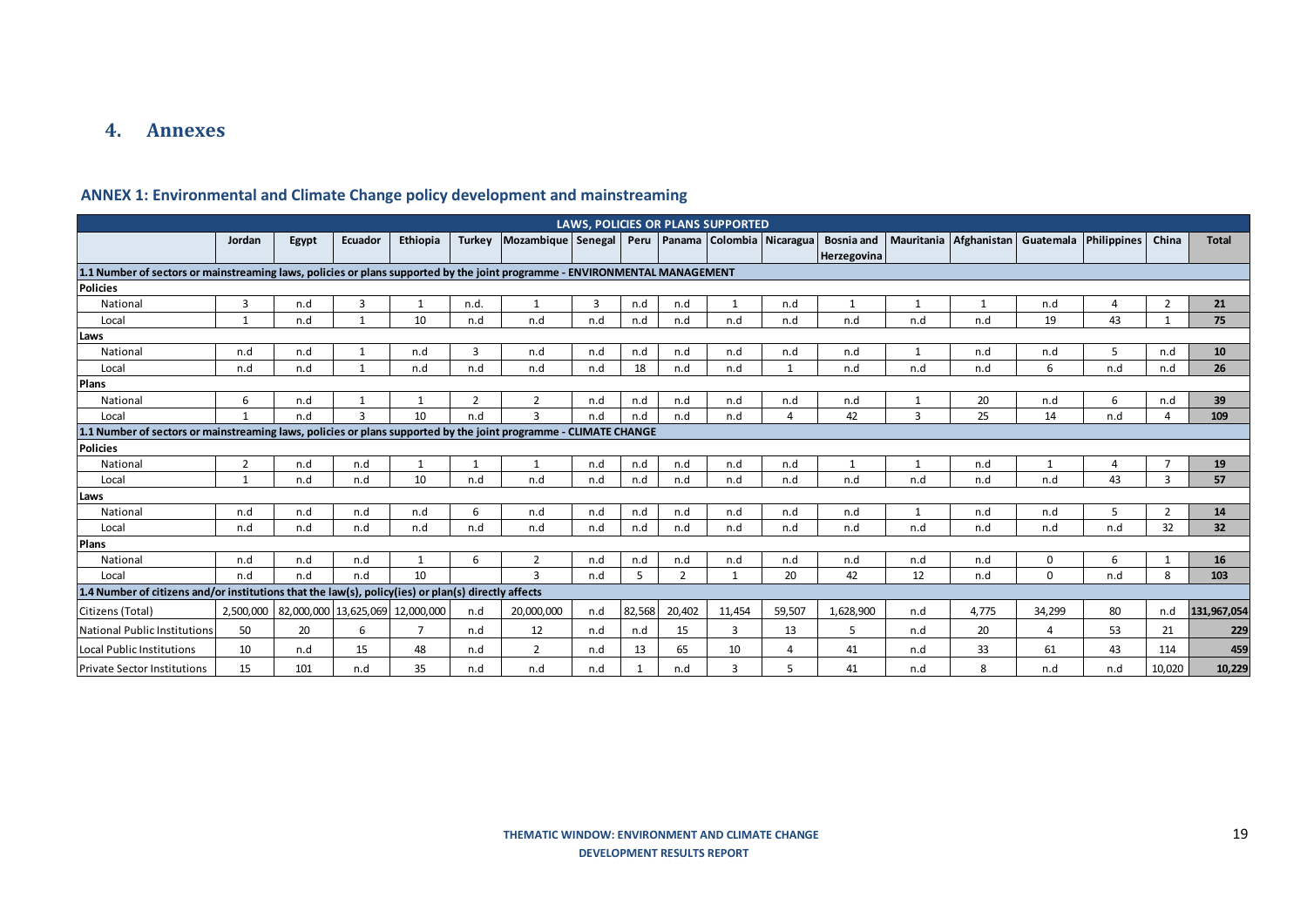|                                                                                                                                                         | <b>ENVIRONMENTAL MANGEMENT - INSTITUTIONAL CAPACITY BUILDING</b> |       |         |          |               |            |         |       |                |                         |                           |                                                        |           |     |          |     |       |              |
|---------------------------------------------------------------------------------------------------------------------------------------------------------|------------------------------------------------------------------|-------|---------|----------|---------------|------------|---------|-------|----------------|-------------------------|---------------------------|--------------------------------------------------------|-----------|-----|----------|-----|-------|--------------|
|                                                                                                                                                         | Jordan                                                           | Egypt | Ecuador | Ethiopia | <b>Turkey</b> | Mozambique | Senegal | Peru  |                |                         | Panama Colombia Nicaragua | Bosnia and Mauritania Afghanista Guatemala Philippines |           |     |          |     | China | <b>Total</b> |
|                                                                                                                                                         |                                                                  |       |         |          |               |            |         |       |                |                         |                           | Herzegovina                                            |           | n   |          |     |       |              |
| 2.2 Number of institutions, civil servants and citizens trained by the JP to take informed decisions on environmental issues (excluding climate change) |                                                                  |       |         |          |               |            |         |       |                |                         |                           |                                                        |           |     |          |     |       |              |
| <b>Public institutions</b>                                                                                                                              | 30                                                               | n.d   | 6       | 17       | n.d           | 12         | n.d     | 22    | 15             | 13                      | -6                        | n.d                                                    | 5         | n.d | n.d      | n.d | n.d   | 126          |
| <b>Private sector institutions</b>                                                                                                                      | 15                                                               | n.d   | -5      | n.d      | n.d           | n.d        | n.d     | n.d   | n.d            | $\mathbf{a}$            | n.d                       | n.d                                                    | n.d       | n.d | n.d      | n.d | 125   | 148          |
| NGO/CBO                                                                                                                                                 | 15                                                               | n.d   | 24      | 35       | n.d           | 16         | n.d     |       | 9              | $\overline{\mathbf{a}}$ | n.d                       | n.d                                                    | 30        | n.d | n.d      | n.d | 10    | 144          |
| <b>Civil Servants</b>                                                                                                                                   |                                                                  |       |         |          |               |            |         |       |                |                         |                           |                                                        |           |     |          |     |       |              |
| Total                                                                                                                                                   | 450                                                              | n.d   | 225     | 1,353    | n.d           | 200        | n.d     | 1,178 | 313            | 118                     | 20                        | n.d                                                    | 65        | n.d | 10       | n.d | 390   | 4,322        |
| Women                                                                                                                                                   | 150                                                              | n.d   | 79      | 250      | n.d           | 80         | n.d     | 456   | $\overline{7}$ | 60                      | n.d                       | n.d                                                    | n.d       | n.d | $\Omega$ | n.d | n.d   | 1,082        |
| Men                                                                                                                                                     | 300                                                              | n.d   | 146     | 1.113    | n.d           | 120        | n.d     | 722   | 256            | 58                      | n.d                       | n.d                                                    | n.d       | n.d | 10       | n.d | n.d   | 2,725        |
| <b>Citizens</b>                                                                                                                                         |                                                                  |       |         |          |               |            |         |       |                |                         |                           |                                                        |           |     |          |     |       |              |
| Total                                                                                                                                                   | 150                                                              | n.d   | 302     | 2.410    | n.d           | 1,500      | n.d     | 5,340 | 2,416          | 11,454                  | n.d                       | n.d                                                    | 192       | n.d | 4.746    | n.d | 380   | 28,890       |
| Women                                                                                                                                                   | 50                                                               | n.d   | 175     | 758      | n.d           | 750        | n.d     | 2,382 | 1,089          | 4,692                   | n.d                       | n.d                                                    | 60        | n.d | n.d      | n.d | n.d   | 9,956        |
| Men                                                                                                                                                     | 100                                                              | n.d   | 127     | 1.652    | n.d           | 750        | n.d     | 2,958 | 1,327          | 6,758                   | n.d                       | n.d                                                    | 132       | n.d | n.d      | n.d | n.d   | 13,804       |
| 2.3 Number of citizens supported by the JP that have organised themselves to effectively participate in natural resource management initiatives         |                                                                  |       |         |          |               |            |         |       |                |                         |                           |                                                        |           |     |          |     |       |              |
| <b>Total Citizens</b>                                                                                                                                   | n.d                                                              | n.d   | 4,549   | 28,732   | n.d           | 2,000      | n.d     | n.d   | 672            | n.d                     | 5,561                     | n.d                                                    | 1,378,000 | n.d | n.d      | n.d | n.d   | 1,419,514    |
| Women                                                                                                                                                   | n.d                                                              | n.d   | 2,405   | 12,086   | n.d           | 1,100      | n.d     | n.d   | 195            | n.d                     | n.d                       | n.d                                                    | n.d       | n.d | n.d      | n.d | n.d   | 15,786       |
| Men                                                                                                                                                     | n.d                                                              | n.d   | 2,144   | 16,646   | n.d           | 900        | n.d     | n.d   | 477            | n.d                     | n.d                       | n.d                                                    | n.d       | n.d | n.d      | n.d | n.d   | 20,167       |
| <b>Ethnic Groups</b>                                                                                                                                    | n.d                                                              | n.d   | 5       | n.d      | n.d           | n.d        | n.d     | n.d   |                |                         |                           | n.d                                                    | n.d       | n.d | n.d      | n.d | n.d   | 14           |

## **ANNEX 2: Institutional capacity development for environmental management and civil society participation**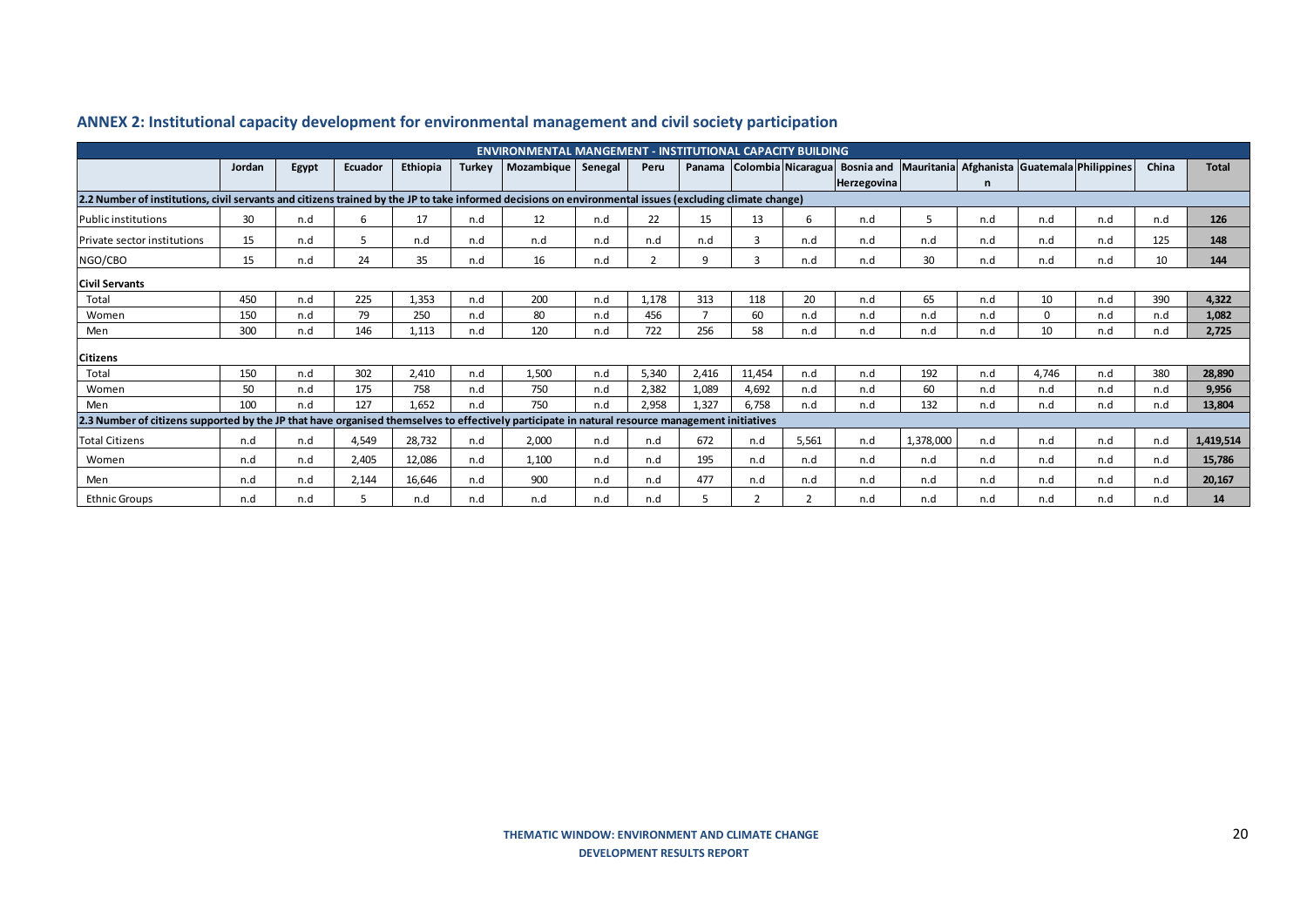|                                                                                                               | <b>CLIMATE CHANGE - ADAPTATION, MITIGATION, CAPACITIES</b><br>Mauritania Afghanistan Guatemala Philippines China |       |                |          |               |                    |     |             |        |              |     |                               |                |     |        |       |       |              |
|---------------------------------------------------------------------------------------------------------------|------------------------------------------------------------------------------------------------------------------|-------|----------------|----------|---------------|--------------------|-----|-------------|--------|--------------|-----|-------------------------------|----------------|-----|--------|-------|-------|--------------|
|                                                                                                               | Jordan                                                                                                           | Egypt | <b>Ecuador</b> | Ethiopia | <b>Turkey</b> | Mozambique Senegal |     | <b>Peru</b> | Panama |              |     | Colombia Nicaragua Bosnia and |                |     |        |       |       | <b>Total</b> |
|                                                                                                               |                                                                                                                  |       |                |          |               |                    |     |             |        |              |     | <b>Herzegovina</b>            |                |     |        |       |       |              |
| 3.4 Number of individuals and institutions with improved capacities to adapt to climate change or mitigate it |                                                                                                                  |       |                |          |               |                    |     |             |        |              |     |                               |                |     |        |       |       |              |
| Adaptation                                                                                                    | ves                                                                                                              | ves   | n.d            | yes      | yes           | yes                | n.d | yes         | yes    | yes          | yes | n.d                           | yes            | n.d | yes    | yes   | yes   | 17           |
| Mitigation                                                                                                    | n.d                                                                                                              | yes   | n.d            | yes      | n.d           | n.d                | n.d | n.d         | n.d    | n.d          | yes | ves                           | n.d            | n.d | n.d    | n.d   | yes   | 17           |
|                                                                                                               |                                                                                                                  |       |                |          |               |                    |     |             |        |              |     |                               |                |     |        |       |       |              |
| Public institutions                                                                                           | 35                                                                                                               | 8     | n.d            | 17       | 209           | 12                 | n.d | 22          | 15     | 13           | 13  | 57                            | 40             | n.d | 148    | 111   | 159   | 859          |
| <b>Private sector institutions</b>                                                                            | 15                                                                                                               | 420   | n.d            | 35       | 3             | n.d                | n.d |             | n.d    | $\mathbf{a}$ | n.d | n.d                           | n.d            | n.d |        | n.d   | 330   | 809          |
|                                                                                                               |                                                                                                                  |       |                |          |               |                    |     |             |        |              |     |                               |                |     |        |       |       |              |
| <b>Civil Servants</b>                                                                                         |                                                                                                                  |       |                |          |               |                    |     |             |        |              |     |                               |                |     |        |       |       |              |
| Total                                                                                                         | 750                                                                                                              | 300   | n.d            | 1,363    | 333           | 200                | n.d | 1,178       | 313    | 118          | 20  | 672                           | 35             | n.d | 2,239  | 3,085 | 779   | 11,385       |
| Women                                                                                                         | 250                                                                                                              | n.d   | n.d            | 250      | n.d           | 80                 | n.d | 456         | 57     | 60           | n.d | 229                           | $\overline{ }$ | n.d | n.d    | n.d   | 90    | 1,479        |
| Men                                                                                                           | 500                                                                                                              | n.d   | n.d            | 1,113    | n.d           | 120                | n.d | 722         | 256    | 58           | n.d | 443                           | 28             | n.d | n.d    | n.d   | 270   | 3,510        |
| <b>Citizens</b>                                                                                               |                                                                                                                  |       |                |          |               |                    |     |             |        |              |     |                               |                |     |        |       |       |              |
| Total                                                                                                         | 750                                                                                                              | n.d   | n.d            | 2,410    | 55,000        | 1,500              | n.d | n.d         | 2,416  | 11,454       | 842 | n.d                           | n.d            | n.d | 19,821 | 80    | 1,500 | 95,773       |
| Women                                                                                                         | 250                                                                                                              | n.d   | n.d            | 758      | n.d           | 750                | n.d | n.d         | 1,089  | 4,692        | n.d | n.d                           | n.d            | n.d | n.d    | n.d   | 325   | 7,864        |
| Men                                                                                                           | 500                                                                                                              | n.d   | n.d            | 1,652    | n.d           | 750                | n.d | n.d         | 1,327  | 6,758        | n.d | n.d                           | n.d            | n.d | n.d    | n.d   | 975   | 11,962       |

## **ANNEX 3: Climate change adaptation & mitigation and development of institutional capacities**